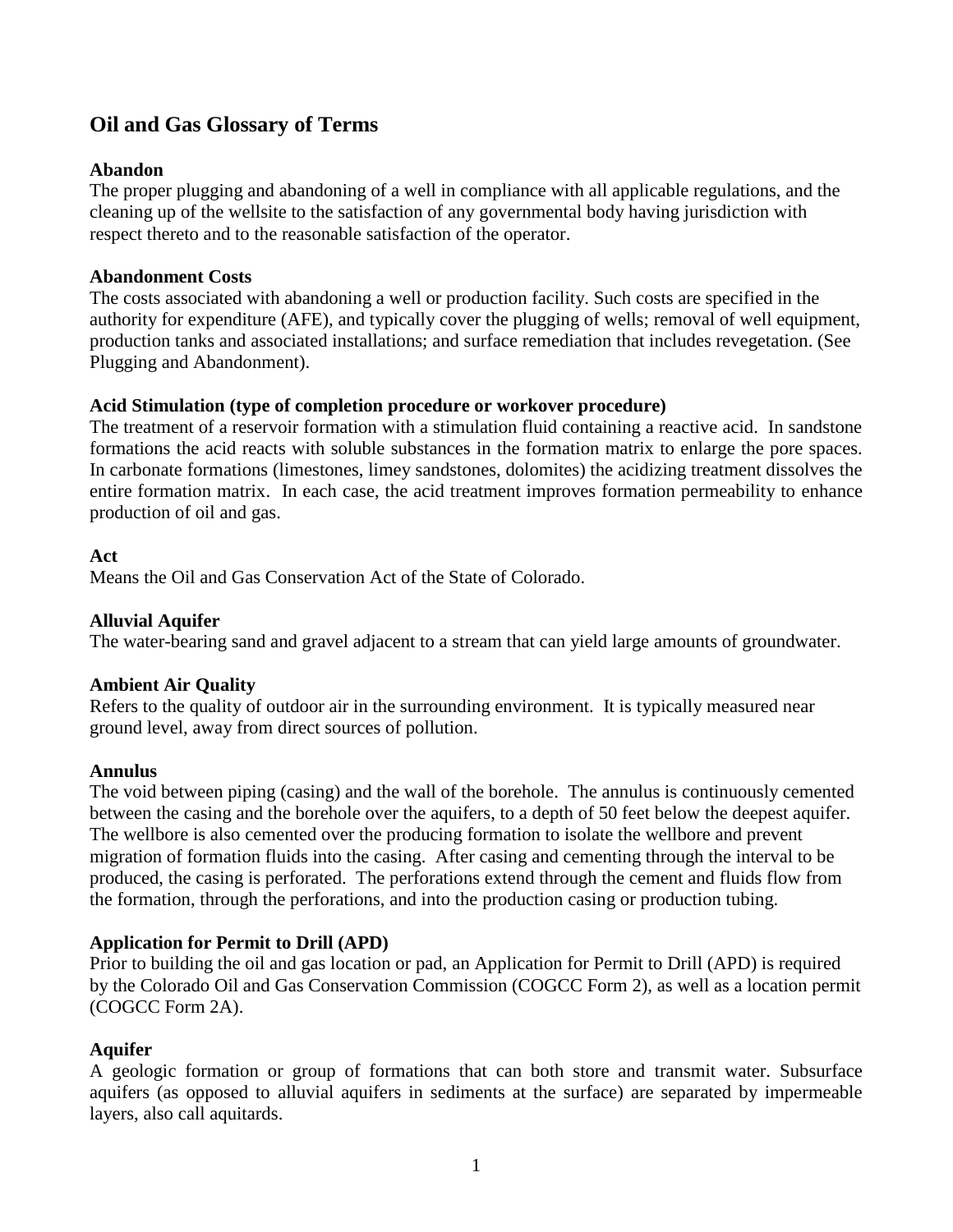## **Barrel (bbl)**

42 U.S. gallons at  $60^{\circ}$ F and atmospheric pressure. Most oil and gas operations list fluid volumes in barrels.

**Baseline Water Sampling** (See Colorado Oil and Gas Conservation Commission Rule 609). Initial (predrilling) baseline water samples collected from available water sources, up to a maximum of four (4), within a one-half (1/2) mile radius of a proposed Oil and Gas well, multi-well site, or dedicated injection well. The initial baseline testing includes pH, specific conductance, total dissolved solids (TDS), dissolved gases (methane, ethane, propane), alkalinity (total bicarbonate and carbonate as CaCO3), major anions (bromide, chloride, fluoride, sulfate, nitrate and nitrite as N, phosphorus), major cations (calcium, iron, magnesium, manganese, potassium, sodium), other elements (barium, boron, selenium and strontium), presence of bacteria (iron related, sulfate reducing, slime forming), total petroleum hydrocarbons (TPH) and BTEX compounds (benzene, toluene, ethylbenzene and xylenes). Field observations such as odor, water color, sediment, bubbles, and effervescence are also documented.

### **Basin**

A large bowl-shaped depression in the subsurface under the land surface that has the potential to contain oil and gas. The Denver Basin, sometimes called the Denver-Julesburg Basin or the D-J Basin is centered in eastern Colorado and extends into southeast Wyoming, western Nebraska, and western Kansas. It underlies the Denver-Aurora Metropolitan Area on the eastern side of the Rocky Mountains. Most of the oil and gas production on the eastern side of Colorado comes from sedimentary layers that were deposited in the Denver Basin.

### **Best Management Practice (BMP)**

Practices that are designed to prevent or reduce impacts caused by oil and gas operations to air, water, soil, or biological resources, and to minimize adverse impacts to public health, safety and welfare, including the environment and wildlife resources.

### **Biogenic Gas**

Biogenic methane gas is formed at shallow depths and low temperatures by anaerobic bacterial decomposition of sedimentary organic matter. (Also see thermogenic gas).

#### **Blowout Preventer (BOP)**

A large valve at the top of a well that may be closed if the drilling crew loses control of formation fluids. By closing this valve (usually operated remotely), the drilling crew usually regains control of the reservoir and procedures can then be initiated to increase the density of the drilling fluid (also known as drilling mud). BOPs come in a variety of styles, sizes, and pressure ratings. Some can effectively close over an open wellbore, some are designed to seal around tubular components in the well (drillpipe, casing, or tubing) and others are fitted with hardened steel shearing surfaces that can cut through the drillpipe. Since BOPs are critical to the safety of the crew, the rig, and the wellbore itself, BOPs are inspected, tested, and refurbished at regular intervals.

### **BMP or Best Management Practice**

A BMP is a state-of-the-art mitigation measure applied to oil and natural gas drilling and production to help ensure that energy development is conducted in a responsible manner and to reduce impacts. BMPs can be mandatory or voluntary. Oil and gas operations BMPs can be related to air quality,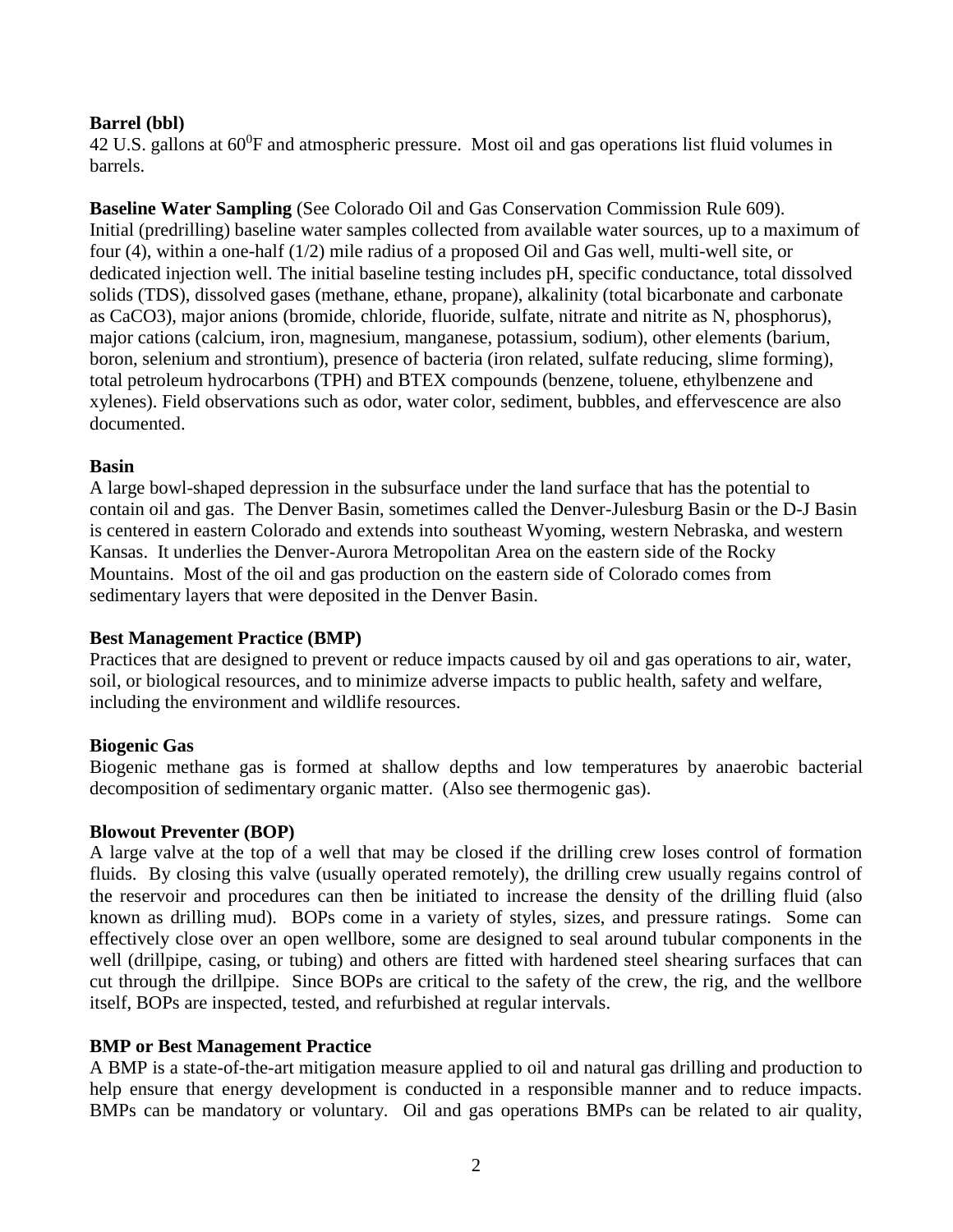community, biological resources, cultural and historic resources, agriculture, health and safety, surface disturbance, soils, vegetation, noise, wildlife, visual aesthetics, water quality and pollution.

BMP is a term used in the United States and Canada to describe a type of water pollution control and includes silt fences, straw wattles, sediment traps, check dams, water bars, and temporary and permanent seeding.

### **Bonus**

Cash consideration paid to a landowner or mineral owner on the execution of an oil, gas or mineral lease that is in addition to any rental or royalty obligations specified in the lease.

## **Bridge plug**

A downhole tool that is located and set to isolate the lower part of the wellbore. Bridge plugs may be permanent or retrievable, enabling the lower wellbore to be permanently sealed from production or temporarily isolated from a treatment conducted on an upper zone.

## **Brine Water**

Formation waters are salty, due to the fact that the geologic formations originated in inland seas. The formation water (or Produced Water) is representative of the water in the inland sees and is sometimes called "connate water". Operators often define brine water as having Total Dissolved Solids (known as TDS, see definition of TDS) of greater than 20,000 mg/l and TDS of 30,000 mg/l is not uncommon. Modern day sea water has a TDS content in the range of 30,000 to 35,000 mg/l. Arapahoe County defines "brine water" as water produced from an oil and gas well with a TDS content of more than 5,000 mg/l and containing no exploration and production waste.

# **BTEX**

An acronym that stands for benzene, toluene, ethylbenzene, and xylenes. These compounds are some of the volatile organic compounds (VOCs) found in petroleum derivatives such as gasoline. Toluene, ethylbenzene, and xylenes have harmful effects on the central nervous system. Benzene is found in the air from emissions from burning coal and oil, gasoline service stations, and motor vehicle exhaust. Acute (short-term) inhalation exposure of humans to benzene may cause drowsiness, dizziness, headaches, as well as eye, skin, and respiratory tract irritation, and, at high levels, unconsciousness. Chronic (long-term) inhalation exposure has caused various disorders in the blood, including reduced numbers of red blood cells and aplastic anemia, in occupational settings. Reproductive effects have been reported for women exposed by inhalation to high levels, and adverse effects on the developing fetus have been observed in animal tests. Increased incidence of leukemia (cancer of the tissues that form white blood cells) have been observed in humans occupationally exposed to benzene. EPA has classified benzene as a known human carcinogen for all routes of exposure.

### **Building Unit**

A Residential Building Unit; and every five thousand (5,000) square feet of building floor area in commercial facilities or every fifteen thousand (15,000) square feet of building floor area in warehouses that are operating and normally occupied during working hours. Residential Building Units are designed for use as a place of residency by a person, family, or families. The definition includes manufactured, mobile, and modular homes unless they are intended for temporary occupancy or for business. Oil and gas wells must be located no closer than 500 feet from a building unit, unless an exception is granted by COGCC.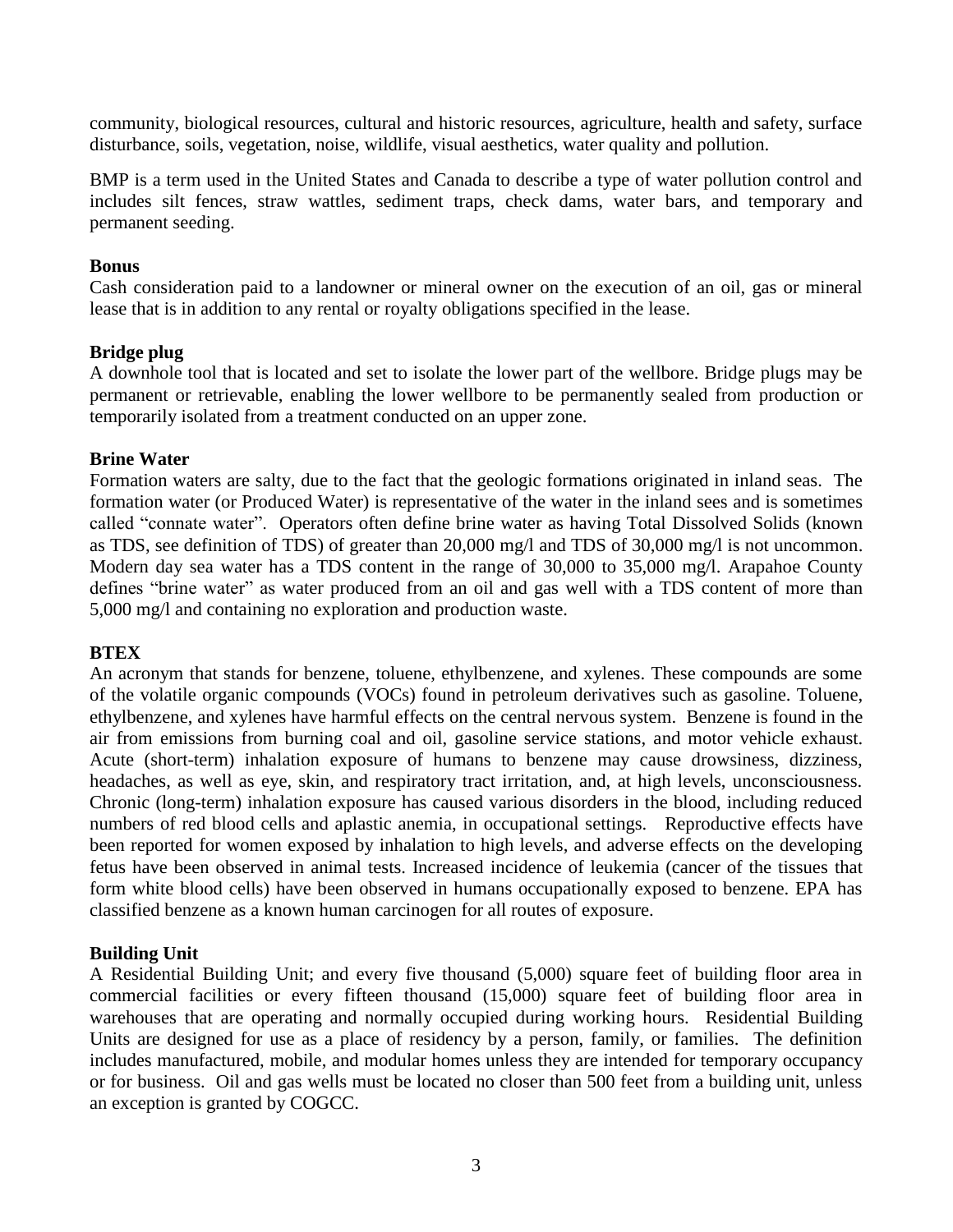### **Casing**

The large diameter pipe that is assembled and inserted into a recently drilled section of a borehole and is typically held in place with cement.

### **Cement Bond Log**

Performed by lowering an acoustic survey tool into the well after the surface casing is set and cemented in place to a depth of 50 feet below the lowest aquifers. The cement bond log records the quality or hardness of the cement used in the annulus to bond the casing and the formation. Operators are required to re-cement any places between the casing and the borehole where the cement is not sufficient.

### **Cement casing**

To fill the annulus between the casing and wall of the hole with cement to support the casing and prevent fluid migration between permeable zones.

## **Christmas Tree**

An assembly of valves mounted on the casinghead through which a well is produced. The Christmas tree also contains valves for testing the well and shutting it in if necessary.

## **Circulation System**

The complete, circuitous path that the [drilling](http://www.glossary.oilfield.slb.com/en/Terms/d/drilling_fluid.aspx) fluid travels. Starting at the main [rig](http://www.glossary.oilfield.slb.com/en/Terms/r/rig.aspx) pumps, major components include surface piping, the [standpipe,](http://www.glossary.oilfield.slb.com/en/Terms/s/standpipe.aspx) the [kelly hose](http://www.glossary.oilfield.slb.com/en/Terms/k/kelly_hose.aspx) (rotary), the kelly, the [drillpipe,](http://www.glossary.oilfield.slb.com/en/Terms/d/drillpipe.aspx) drill collars, bit nozzles, the various annular geometries of the [openhole](http://www.glossary.oilfield.slb.com/en/Terms/o/openhole.aspx) and casing strings, the [bell nipple,](http://www.glossary.oilfield.slb.com/en/Terms/b/bell_nipple.aspx) the [flowline,](http://www.glossary.oilfield.slb.com/en/Terms/f/flowline.aspx) the [mud-](http://www.glossary.oilfield.slb.com/en/Terms/m/mud.aspx)cleaning equipment, the mud tanks, the centrifugal precharge pumps and, finally, the positive displacement main rig pumps.

### **Clean Air Act (CAA)**

A Federal law designed to control [air pollution](https://en.wikipedia.org/wiki/Air_pollution) on a national level. It requires the [Environmental](https://en.wikipedia.org/wiki/United_States_Environmental_Protection_Agency)  [Protection Agency](https://en.wikipedia.org/wiki/United_States_Environmental_Protection_Agency) (EPA) to develop and enforce [regulations](https://en.wikipedia.org/wiki/Regulation) to protect the public from [airborne](https://en.wikipedia.org/wiki/Air_pollution#Pollutants)  [contaminants](https://en.wikipedia.org/wiki/Air_pollution#Pollutants) known to be hazardous to human health.

The first federal legislation to actually pertain to "controlling" air pollution was the Clean Air Act of 1963. In 1967, the Air Quality Act enabled the federal government to increase its activities to investigate enforcing interstate air pollution transport, and to perform far-reaching ambient monitoring studies and stationary source inspections. The 1967 act also authorized expanded studies of air pollutant emission inventories, ambient monitoring techniques, and control techniques.

Major amendments to the law, requiring regulatory controls for air pollution, passed in 1970, 1977 and 1990. The 1970 amendments greatly expanded the federal mandate, requiring comprehensive federal and state regulations for both [stationary \(industrial\) pollution sources](https://en.wikipedia.org/wiki/Major_stationary_source) and [mobile sources.](https://en.wikipedia.org/wiki/Mobile_source_air_pollution) It also significantly expanded federal [enforcement.](https://en.wikipedia.org/wiki/Environmental_law#Enforcement) The 1990 amendments addressed [acid rain,](https://en.wikipedia.org/wiki/Acid_rain) [ozone](https://en.wikipedia.org/wiki/Ozone_depletion)  [depletion,](https://en.wikipedia.org/wiki/Ozone_depletion) and toxic air pollution, established a national permits program for stationary sources, and increased enforcement authority. The amendments also established new auto gasoline reformulation requirements.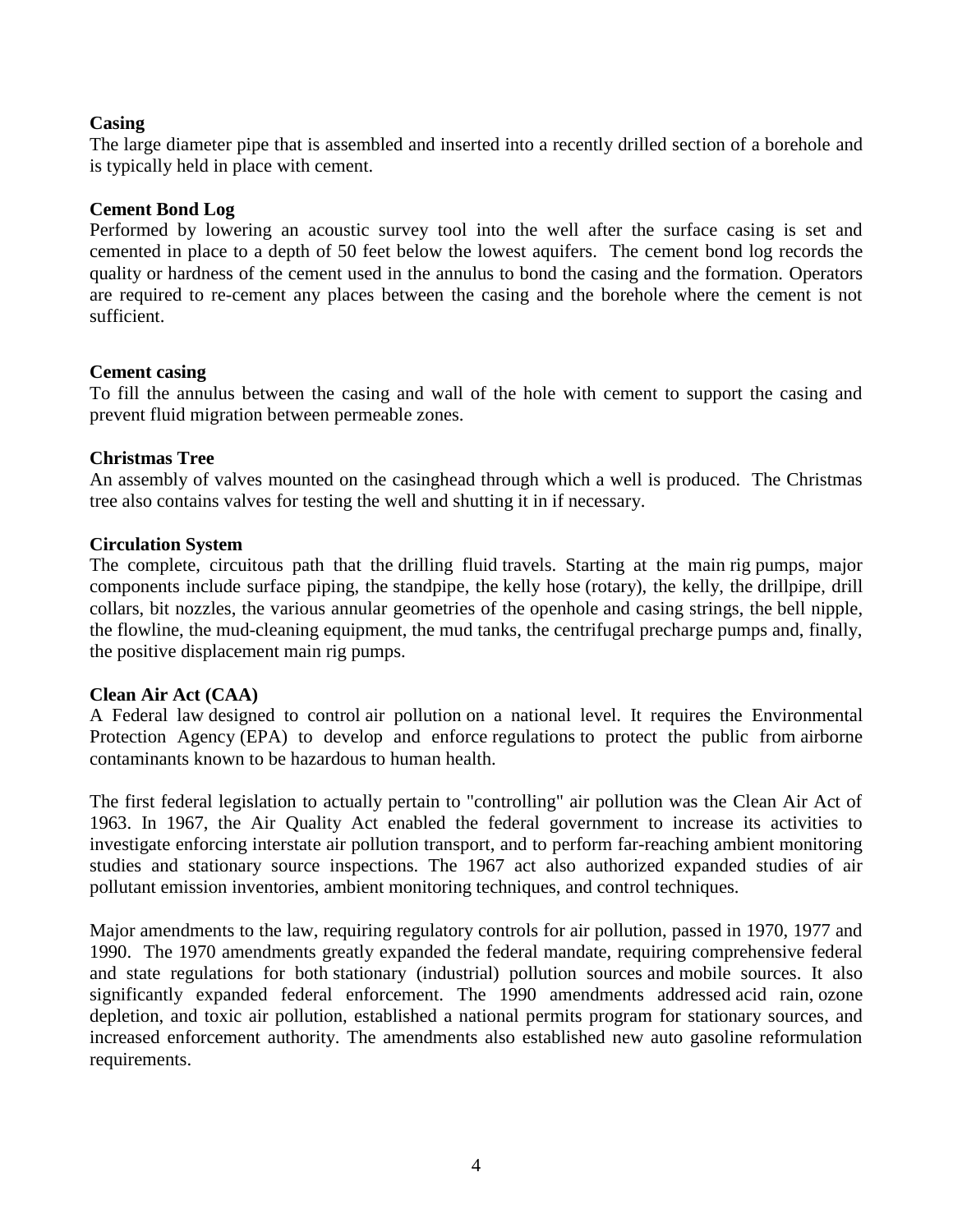#### **Clean Water Act (CWA)**

The primary [federal law](https://en.wikipedia.org/wiki/Federal_law) in the [United States](https://en.wikipedia.org/wiki/United_States) governing [water pollution,](https://en.wikipedia.org/wiki/Water_pollution) passed in 1972. The objective of the Federal Water Pollution Control Act, commonly referred to as the Clean Water Act (CWA), is to restore and maintain the chemical, physical, and biological integrity of the nation's waters by preventing point and nonpoint pollution sources, providing assistance to publicly owned treatment works for the improvement of wastewater treatment, and maintaining the integrity of wetlands.

#### **Closed-loop drilling system**

Closed-loop systems use above-ground portable tanks instead of earthen pits. A typical closed-loop system includes a series of linear-motion shakers, mud cleaners and centrifuges followed by a dewatering system. Waste water is pumped directly into enclosed steel storage containers and held for processing. The equipment typically results in a "dry" location where a reserve pit is not required, used fluids are sometimes recycled, and solid wastes can be landfarmed, hauled off, or injected downhole. Up to 50 percent of the frack water can potentially be recovered and reused.

### **COGA (Colorado Oil and Gas Association)**

COGA is an oil and gas industry organization. They list their mission as representing and advocating industry views while promoting the beneficial, efficient, responsible, and environmentally sound development, production and usage of Colorado oil and natural gas.

### **COGCC (Colorado Oil and Gas Conservation Commission)**

The COGCC is the state regulatory agency governing oil and gas exploration, financial assurance, safety, permitting, setbacks, baseline water sampling, completions, production, reporting, remediation, waste water injection, enhanced recovery, and well abandonment. The COGCC is to foster the responsible development of Colorado's oil and gas natural resources. Responsible development results in the following:

- The efficient exploration and production of oil and gas resources in a manner consistent with the protection of public health, safety and welfare
- The prevention of waste
- The protection of mineral owners' correlative rights
- The prevention and mitigation of adverse environmental impacts

#### **Completion**

The process of making a well ready for production or injection. This principally involves preparing the bottom of the hole to the required specifications, running in the production tubing and its associated downhole tools as well as perforating the casing, stimulating as required and cementing the casing. Hydraulic fracturing, also known as fracking, is one of the completion activities.

#### **Compressor Station**

Any combination of facilities that supply the energy to move gas in transmission or distribution lines or into storage by increasing the pressure.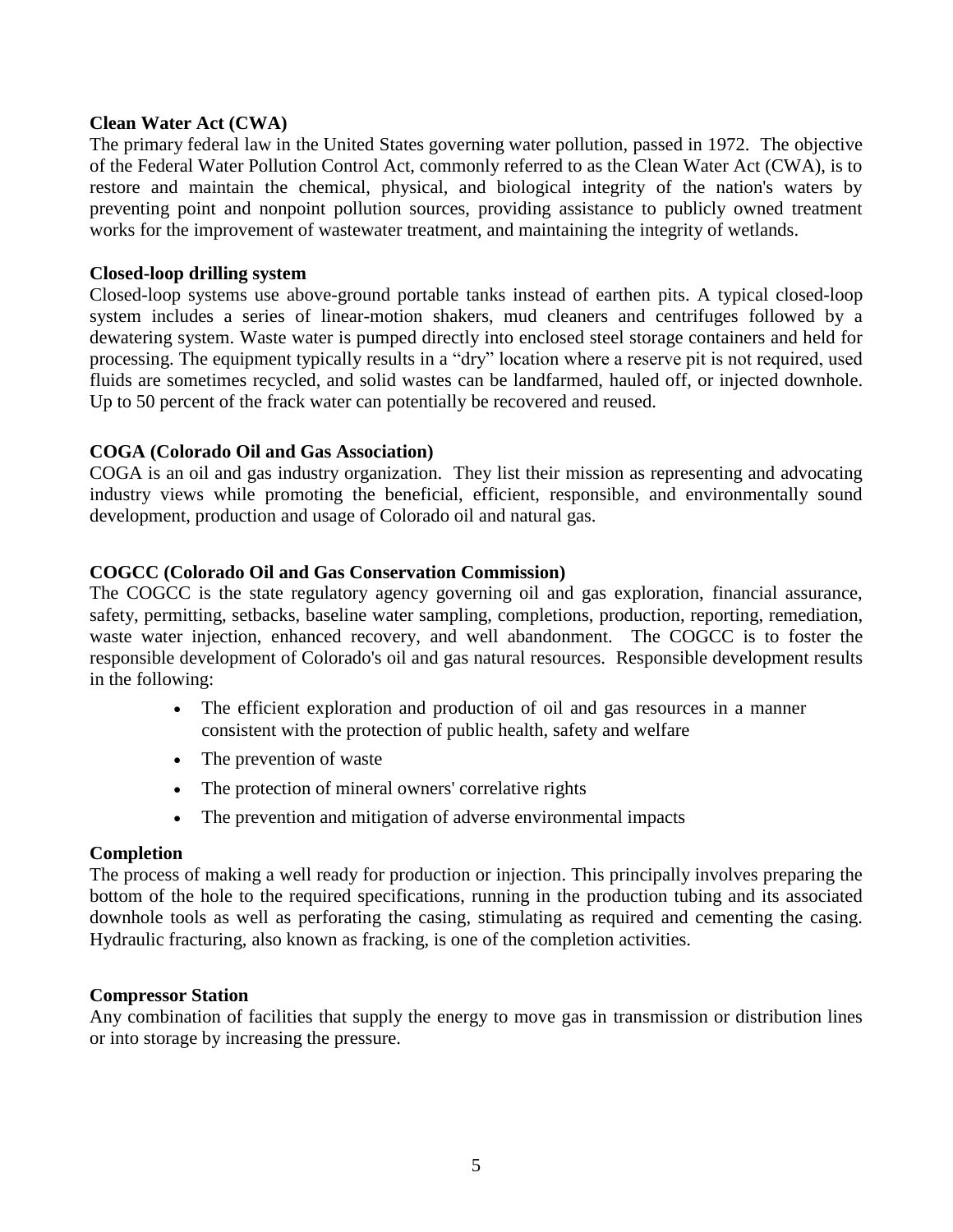### **Condensate**

Natural gas condensate is a low-density mixture of hydrocarbon liquids that are present as gaseous components in the raw natural gas produced from wells. It condenses out of the raw gas if the temperature or pressure is reduced. Condensate is very similar in composition to refined gasoline.

#### **Condensate Liquids**

Hydrocarbons that are in the gaseous phase at reservoir conditions but condense into liquid as they travel up the wellbore and reach separator conditions.

### **Conductor Casing**

Generally, the first string of casing in a well. It may be lowered into a hole drilled into the formations near the surface and cemented in place; it may be driven into the ground by a special pile driver. Its purpose is to prevent the soft formations near the surface from caving in and to conduct drilling mud from the bottom of the hole to the surface when drilling starts. Also called conductor pipe.

#### **Correlative Rights Doctrine**

A legal doctrine that limits the rights of landowners to a share of a resource such as oil, gas, or groundwater, to a reasonable share. The reasonable share for oil and gas operations is based on mineral rights ownership. This rule comes into play for oil and gas production because it may be proved that part of the oil and gas produced from a well migrated from adjoining lands. Interfering with one's neighbor's rightful extraction of their subsurface minerals can trigger legal liability.

### **CPW**

The Colorado Parks and Wildlife Division of the Colorado Natural Resources Department.

### **Crude Oil**

A mixture of hydrocarbons that exists in liquid phase in natural underground reservoirs and remains liquid at atmospheric pressure after passing through surface separating facilities. Depending upon the characteristics of the crude stream, it may also include 1. Small amounts of hydrocarbons that exist in gaseous phase in natural underground reservoirs but are liquid at atmospheric pressure after being recovered from oil well gas in lease separators and are subsequently comingled with the crude stream without being separately measured. Lease condensate recovered as a liquid from natural gas wells in lease or field separation facilities and later mixed into the crude stream is also included; 2. Small amounts of nonhydrocarbons produced with the oil, such as sulfur and various metals; 3. Drip gases, and liquid hydrocarbons produced from tar sands, oil sands, gilsonite, and oil shale.

Crude oil forms over millions of years from the remains of tiny aquatic plants and animals that are exposed to the combined effects of time, burial, and temperature. As these organisms died, they settled to the ocean floor and were covered with mud. If the mud did not contain enough oxygen for the soft parts of the organisms to decay, they were converted into kerogen, which is later converted into oil.

Crude oil is refined to produce a wide array of petroleum products, including heating oils; gasoline, diesel and jet fuels; lubricants; asphalt; ethane, propane, and butane; and many other products used for their energy or chemical content.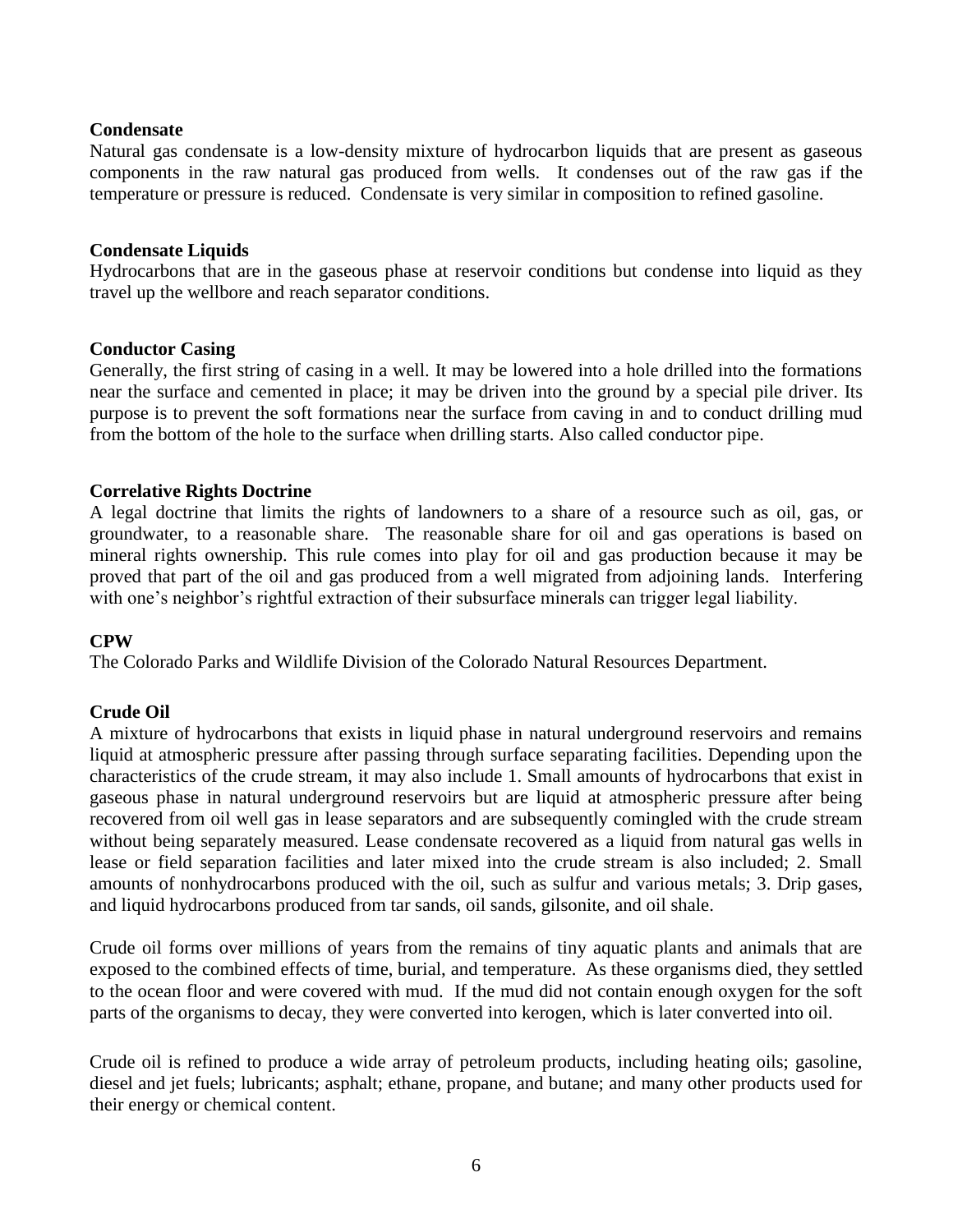### **Cuttings**

Small pieces of rock that break away from the drilled hole from the action of the drill bit teeth. Cuttings are screened out of the liquid mud system at the shale shakers at the surface and are monitored for composition, size, shape, color, texture, hydrocarbon content and other properties by the mud engineer or the mud logger. The mud logger collects samples of cuttings for subsequent analysis and archiving.

### **Decibel**

A logarithmic unit used to measure sound level. The symbol for the unit is dB. Humans typically hear sounds in the range of 20 to 50 dB in conversation, and upwards of 90 dB when exposed to heavy machinery or aircraft.

### **Dehydrator**

A device used to remove water and water vapors from gas. Gas [dehydration](http://www.glossary.oilfield.slb.com/en/Terms/d/dehydration.aspx) can be accomplished through a [glycol](http://www.glossary.oilfield.slb.com/en/Terms/g/glycol.aspx) dehydrator or a dry[-bed](http://www.glossary.oilfield.slb.com/en/Terms/b/bed.aspx) dehydrator, which use a liquid [desiccant](http://www.glossary.oilfield.slb.com/en/Terms/d/desiccant.aspx) and a solid desiccant, respectively. Gas dehydrators are designed to handle only water and gas vapors. If liquid water or oil enters the dehydrator, the device cannot work properly.

### **Designated Outside Activity Area**

A public outdoor venue or recreation area, such as a playground, permanent sports field, amphitheater, trail, open space or other similar place of public assembly.

### **Development Plan**

A plan to develop oil or gas resources at one or more Oil and Gas pads, consistent with the requirements of COGCC's Rule 303.

### **Directional well**

A well purposely deviated from the vertical, using controlled angles to reach an objective location other than directly below the surface location. A directional well may be the original hole or a directional "sidetrack" hole that deviates from the original bore at some point below the surface. Each of the deviations from the common bore is reported as a separate well.

#### **Disposal Well**

A well, often a depleted oil or gas well, into which waste fluids can be injected for safe disposal. Disposal wells are subject to regulatory requirements to avoid contamination of fresh water aquifers or producing horizons. (Also see Injection Well).

#### **Dog House**

The steel-sided room adjacent to the [rig](http://www.glossary.oilfield.slb.com/en/Terms/r/rig.aspx) floor, usually having an access door close to the [driller's](http://www.glossary.oilfield.slb.com/en/Terms/d/driller.aspx) controls. This general-purpose shelter is a combination tool shed, office, communications center, coffee room, lunchroom and general meeting place for the driller and his crew. It is at the same elevation as the [rig floor,](http://www.glossary.oilfield.slb.com/en/Terms/r/rig_floor.aspx) usually cantilevered out from the main substructure supporting the rig.

#### **Domestic Gas Well**

A gas well that produces solely for the use of the surface owner. The produced gas cannot be sold, traded, or bartered.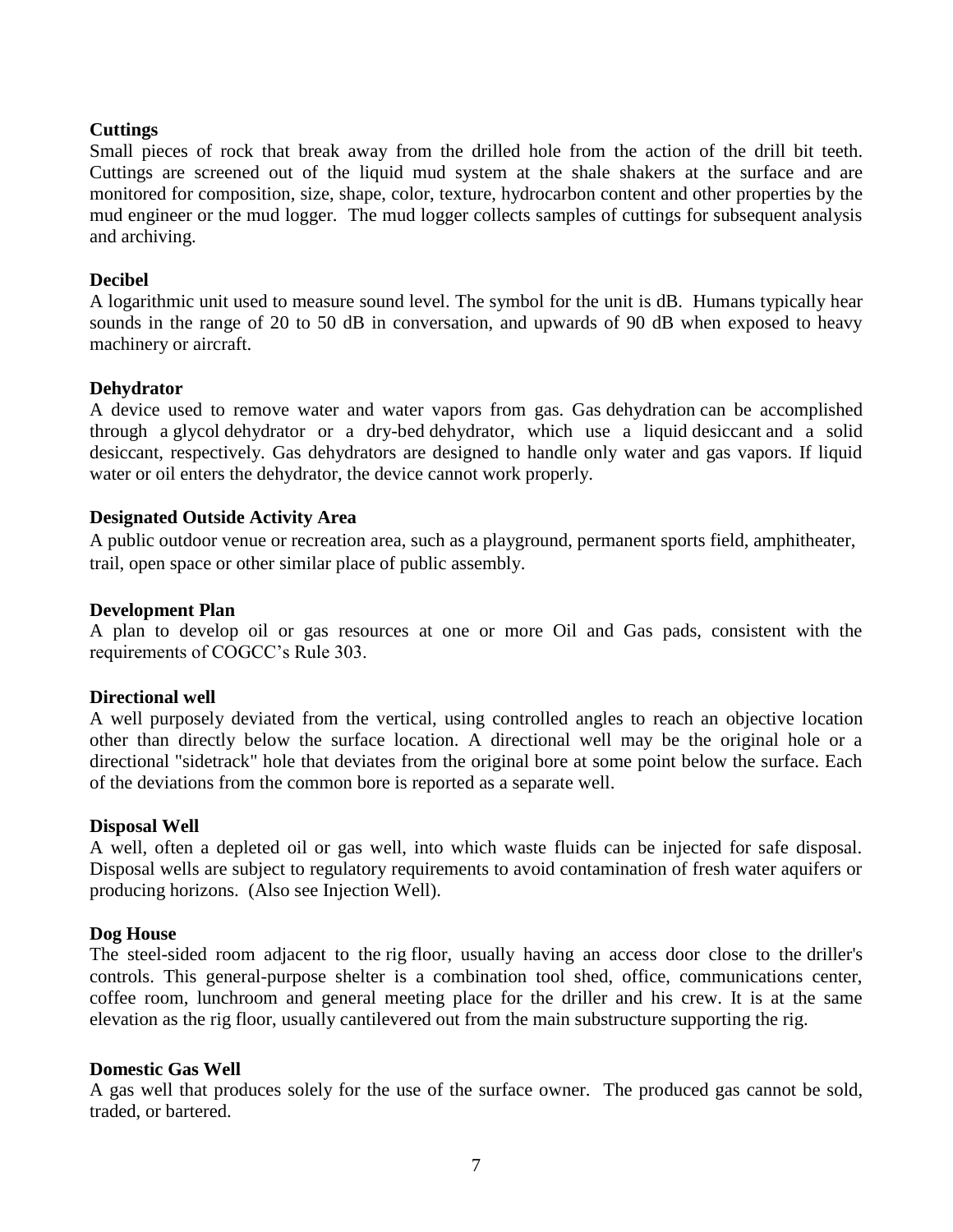### **Downstream**

The oil and gas operations that take place after the production phase, through to the point of sale. Downstream operations can include oil and gas pipelines, refining crude oil and distributing the by-products down to the retail level.

### **Drilling Mud**

A heavy, viscous [fluid](http://www.britannica.com/science/fluid-physics) mixture that is used in oil and [gas](http://www.britannica.com/science/gas-state-of-matter) [drilling](http://www.britannica.com/technology/drilling) operations to carry rock cuttings to the surface and also to lubricate and cool the drill bit. Drilling mud is pumped down the hollow drill pipe to the drill bit, where it exits the pipe and then is flushed back up the borehole to the surface. The drilling mud, by hydrostatic pressure, also helps prevent the collapse of unstable strata into the [borehole](http://www.britannica.com/science/borehole) and the intrusion of water from water-bearing strata that may be encountered.

Drilling muds are traditionally based on water, either fresh water, seawater, naturally occurring brines, or prepared brines. A typical water-based drilling mud contains a [clay,](http://www.britannica.com/science/clay-geology) usually [bentonite,](http://www.britannica.com/science/bentonite) to give it enough [viscosity](http://www.britannica.com/science/viscosity) to carry cutting chips to the surface, as well as a mineral such as [barite,](http://www.britannica.com/science/barite) to increase the weight of the column enough to stabilize the borehole. Many muds are oil-based, using direct products of [petroleum refining](http://www.britannica.com/technology/petroleum-refining) such as [diesel](http://www.britannica.com/technology/diesel-fuel) oil or [mineral oil](http://www.britannica.com/technology/mineral-oil) as the fluid matrix. For economic and environmental reasons, oil- and synthetic-based muds are usually cleaned and recirculated

### **Drill Pipe**

Tubular steel conduit fitted with special threaded ends called tool joints. The drillpipe connects the [rig](http://www.glossary.oilfield.slb.com/en/Terms/r/rig.aspx) surface equipment with the bottomhole assembly and the [bit,](http://www.glossary.oilfield.slb.com/en/Terms/b/bit.aspx) both to pump drilling fluid to the bit and to be able to raise, lower and rotate the bottomhole assembly and bit.

### **Drilling**

The act of boring a hole (1) to determine whether minerals are present in commercially recoverable quantities and (2) to accomplish production of the minerals (including drilling to inject fluids).

Exploratory: Drilling to locate probable mineral deposits or to establish the nature of geological structures; such wells may not be capable of production if minerals are discovered.

Developmental: Drilling to delineate the boundaries of a known mineral deposit to enhance the productive capacity of the producing mineral property.

Directional: Drilling that is deliberately made to depart significantly from the vertical.

### **Drilled and Abandoned**

A well that was abandoned by plugging shortly after drilling because it was not sufficiently capable of producing at economic rates.

### **Drilling Fluid**

Any of a number of liquid and gaseous fluids and mixtures of fluids and solids (as solid suspensions, mixtures and emulsions of liquids, gases and solids) used in operations to drill boreholes into the earth. Synonymous with "drilling [mud"](http://www.glossary.oilfield.slb.com/en/Terms/m/mud.aspx) in general usage, although some prefer to reserve the term "drilling fluid" for more sophisticated and well-defined "muds."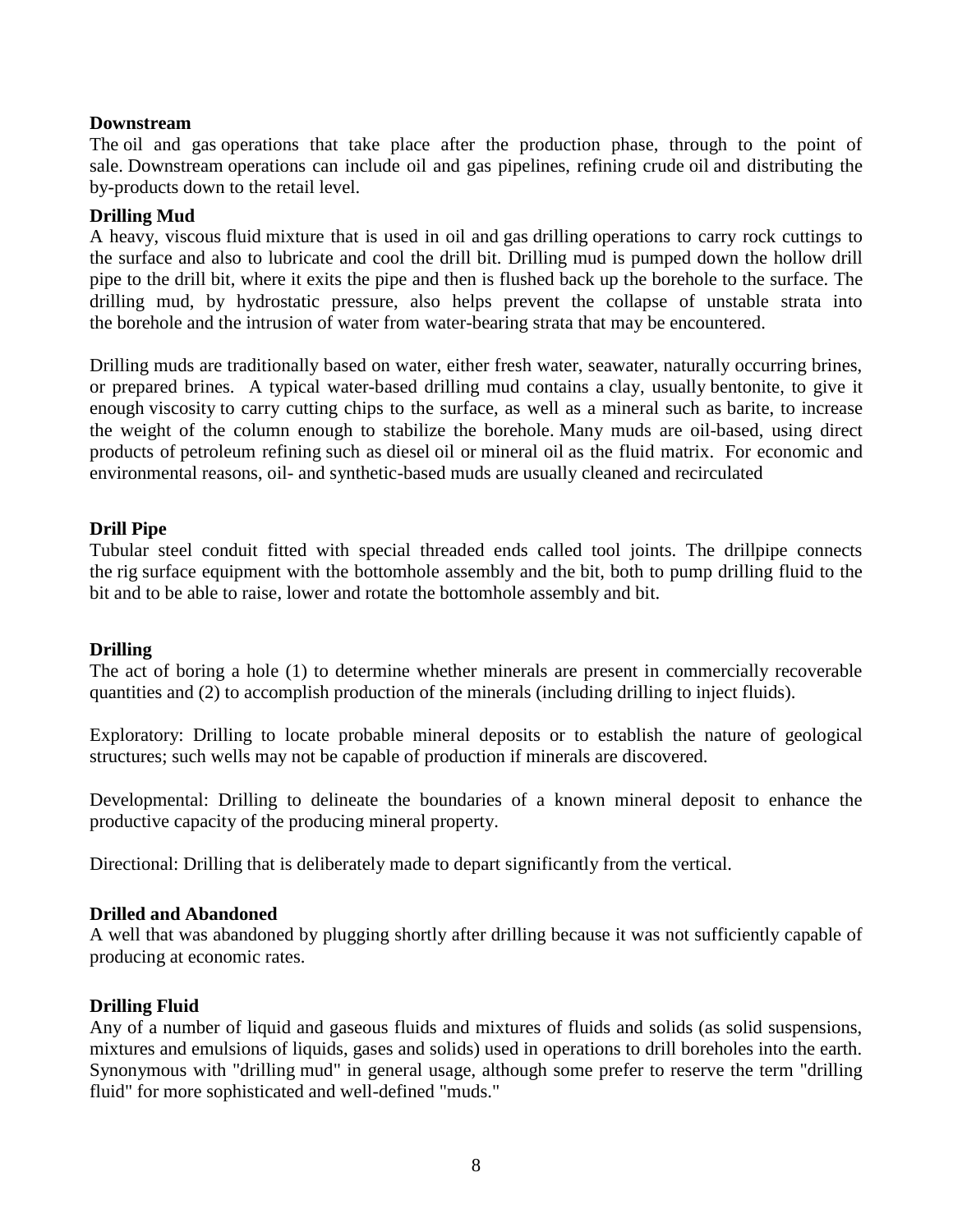#### **Drilling Pits**

Pits used during drilling or initial completion operations at a well. The four types are: ancillary, completion, flowback, and reserve pits.

- **Ancillary Pits**: Used to contain fluids during drilling operations and initial completion procedures.
- **Completion Pits**: Used to contain fluids and solids from initial completion operations and not constructed for drilling operations.
- **Flowback Pits**: Used to contain fluids and solids produced from initial completion operations (e.g. fluids that come out of the formation immediately after fracking). Flowback pits must be lined, per COGCC standards.
- **Multi-Well Pits** Often the size of two football fields or larger, these pits generally start out with fresh water or groundwater provided from water wells, or purchased from a municipality or water-provider. As the water is recycled, for use over and over, with subsequent drilling and completions, the water becomes more saline (higher TDS; see TDS definition) because the pit water is in contact with formation water (saline due to the origin of the sediments in inland seas or deep ocean water). The trace amounts of hydrocarbons in the pit water also increase with each completion due to contact between the water and the oil- and gas-bearing formations.
- **Reserve Pits:** Used to store drilling fluids or to contain wastes generated during drilling operations and initial completion.

### **E & P Waste (Exploration and Production Waste)**

Defined as drilling wastes, salt water and other wastes associated with the exploration, development, and production of crude oil or natural gas.  $E \& P$  wastes are exempt from the Federal Resource Conservation and Recovery Act (RCRA), as amended, but are regulated by COGCC.

#### **Enhanced Recovery**

The implementation of various techniques for increasing the amount of [crude oil](https://en.wikipedia.org/wiki/Crude_oil) that can be extracted from an [oil field.](https://en.wikipedia.org/wiki/Oil_field) Enhanced oil recovery is also called improved oil recovery or tertiary recovery (as opposed to primary and secondary recovery). According to the US Department of Energy, there are three primary techniques for EOR: thermal recovery, gas injection, and chemical injection.

### **Environmental Impact Statement**

A report that documents the information required to evaluate the environmental impact of a project. It informs decision makers and the public of the reasonable alternatives that would avoid or minimize adverse impacts or enhance the quality of the environment.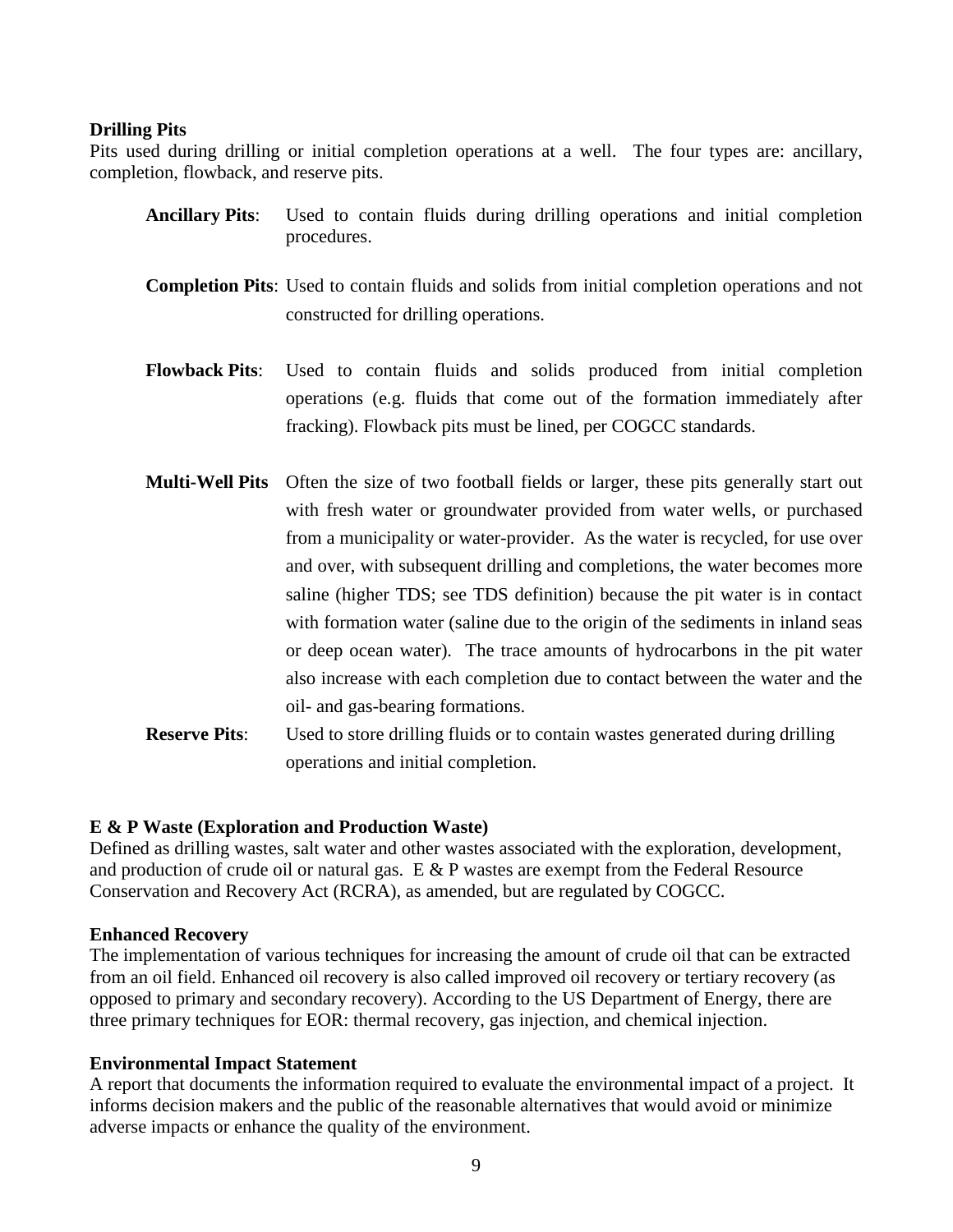# **EPA (Environmental Protection Agency)**

The Environmental Protection Agency (EPA) was established in December 1970. The EPA is an agency of the federal government whose mission is to protect human and environmental health. The EPA is responsible for conducting environmental assessment, monitoring, standard-setting, research and education to create and enforce standards and laws that will promote the health of individuals and the environment. In addition, the EPA is charged with determining safe tolerance levels for chemicals and other pollutants in food, animal feed and water. The EPA is able to enforce its findings through fines, sanctions and other procedures.

## **EPCRA (Emergency Planning and Community Right-To-Know Act)**

The objective of EPCRA is to: (1) allow state and local planning for chemical emergencies, (2) provide for notification of emergency releases of chemicals, and (3) address communities' right-to-know about toxic and hazardous chemicals.

### **Exception Zone**

The concentric area around a proposed well location that is 500 feet or less from a building unit. For COGCC approval to drill in an exception zone, delivery notification must be documented and increased mitigation measures are required.

## **Facility**

Defined by Arapahoe County as related to oil and gas exploration, completion, production, storage, and processing. Facilities include oil and gas wells with associated separators and combusters, tank batteries, lease roads, pipelines, compressor stations, gas plants, and storage facilities. Pipelines (Gathering Systems), Salt Water Disposal wells and Injection wells are not included in the County's use of the term.

### **Fee Interest**

The absolute, legal possession and ownership of land, property, or rights, including mineral rights. A fee interest can be sold (in its entirety or in part) or passed on to heirs or successors.

### **Fee Simple**

An interest in land. Land owned in fee simple is owned completely, without any limitations or conditions. This type of unlimited estate is called [absolute.](http://topics.law.cornell.edu/wex/absolute) A fee simple is generally created when a deed gives the land with no conditions, usually using the words like "to John Doe" or "to John Doe and his heirs".

### **Financial Assurance**

A surety bond, cash collateral, certificate of deposit, letter of credit, escrow account, lien on property, security interest, guarantee, or other instrument or method acceptable to the County for liability concerns related to public health, safety, welfare and the environment. The term encompasses general liability insurance and pollution insurance.

### **Flaring**

The intentional, controlled combustion of volatile hydrocarbons during exploration and production. Flaring is usually used as a safety measure to burn off flammable gas released by pressure release valves but can be used when wells are not hooked into a pipeline.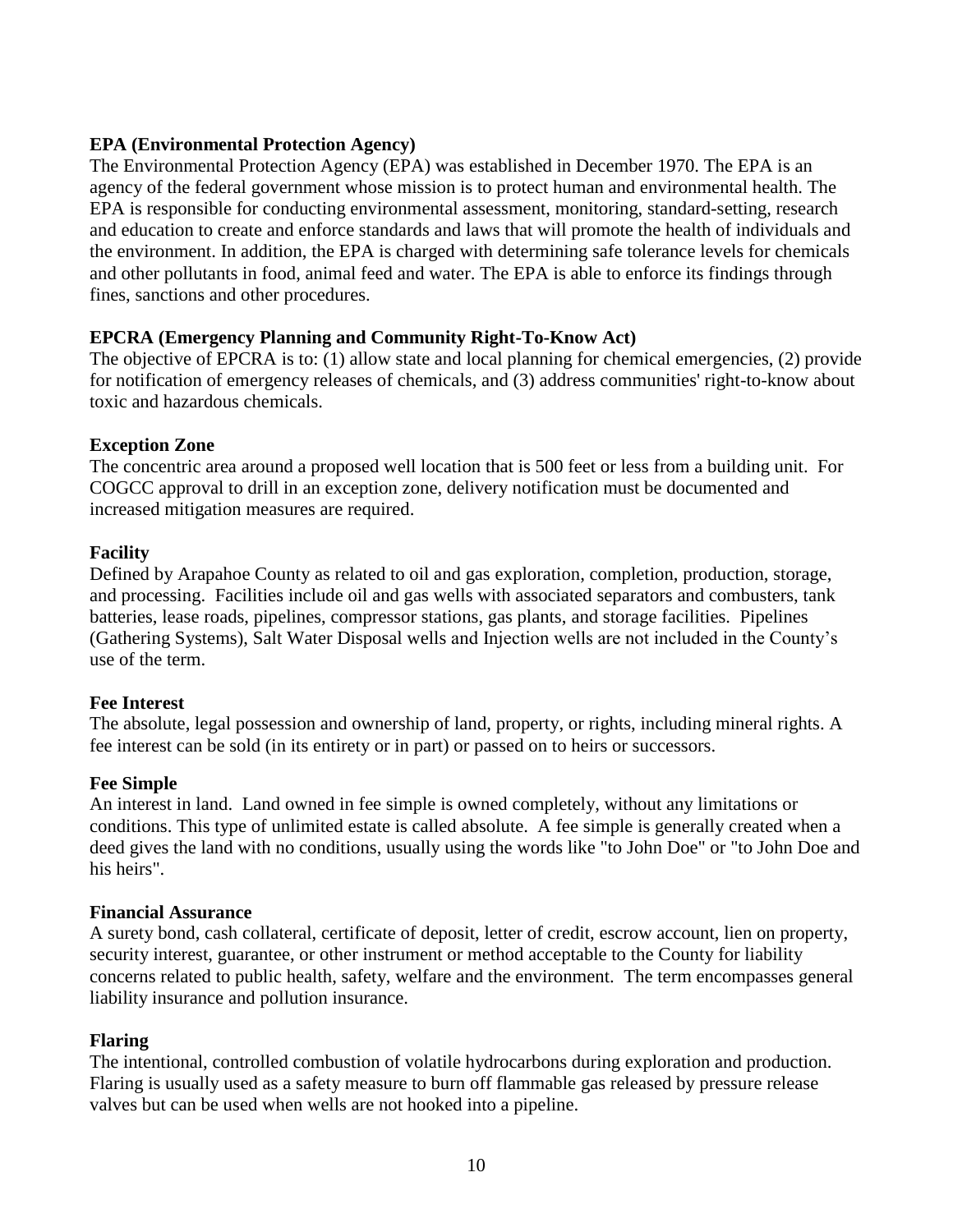## **Floodplain**

Any land area that will in inundated or flooded from the 100-year flood, as defined by any Colorado municipality or county, State agency or Federal agency.

### **Flowback**

After a well is drilled, a mixture of water, sand, and chemical additives is injected under pressure to fracture the shale reservoir, which enhances the flow of oil and gas for collection. Most of the water used in fracturing remains thousands of feet underground, however, about 20 percent returns to the surface through a steel-cased well bore and is temporarily stored in steel tanks or lined pits. The wastewater which returns to the surface after hydraulic fracturing is called flowback. Flowback pits contain a mixture of fresh water purchased from water suppliers, brine water (produced water), and fracing fluids (water, often recycled, plus sand and chemicals).

Natural gas also comes to the surface during flowback. The natural gas can't be routed to a pipeline because the initial gas from the well is not pipeline quality. "Green" flowback techniques include routing that natural gas and the flowback liquids to closed tanks, in order to reduce emissions.

## **Flowlines**

A surface [pipeline](http://www.glossary.oilfield.slb.com/en/Terms/p/pipeline.aspx) carrying oil, gas or water that connects the [wellhead](http://www.glossary.oilfield.slb.com/en/Terms/w/wellhead.aspx) to a [manifold](http://www.glossary.oilfield.slb.com/en/Terms/m/manifold.aspx) or to [production](http://www.glossary.oilfield.slb.com/en/Terms/p/production.aspx) facilities, such as heater-treaters and separators.

### **Formation**

A body of rock that is sufficiently distinctive and continuous that it can be mapped. In stratigraphy, a formation is a body of strata (layers) of predominantly one type or combination of types. Subdivisions of formations are called members.

# **FracFocus Chemical Disclosure Registry**

This website provides a central location for public and industry to communicate and relay information on the chemicals used during the process of hydraulic fracturing of oil or gas wells. The FracFocus website provides impartial and balanced education tools to the public on the topic of hydraulic fracturing.

### **Fractionation**

The process by which saturated hydrocarbons are removed from natural gas and separated into distinct products, or "fractions," such as propane, butane, and ethane.

**Fracturing** ("fracing", pronounced fracking, aka hydraulic fracking). Fracking is a technique used to stimulate production in oil and gas wells. Fluid is pumped into the well at pressures high enough to fracture the oil/gas bearing formation. This allows injection of propant (sand) into the formation which props open the fracture and enhances flow of oil and gas back into the well bore. (Also see Hydraulic Fracturing).

### **Freeboard**

Storage volume required in a pit for containment of fluids above the normal fluid storage line, measured from the lowest elevation of the top of the pit. Generally, pits are constructed with 2 feet of freeboard and must be able to contain precipitation in addition to drilling or completion fluids. COGCC requires continuous mechanical monitoring of freeboard for both lined and unlined pits.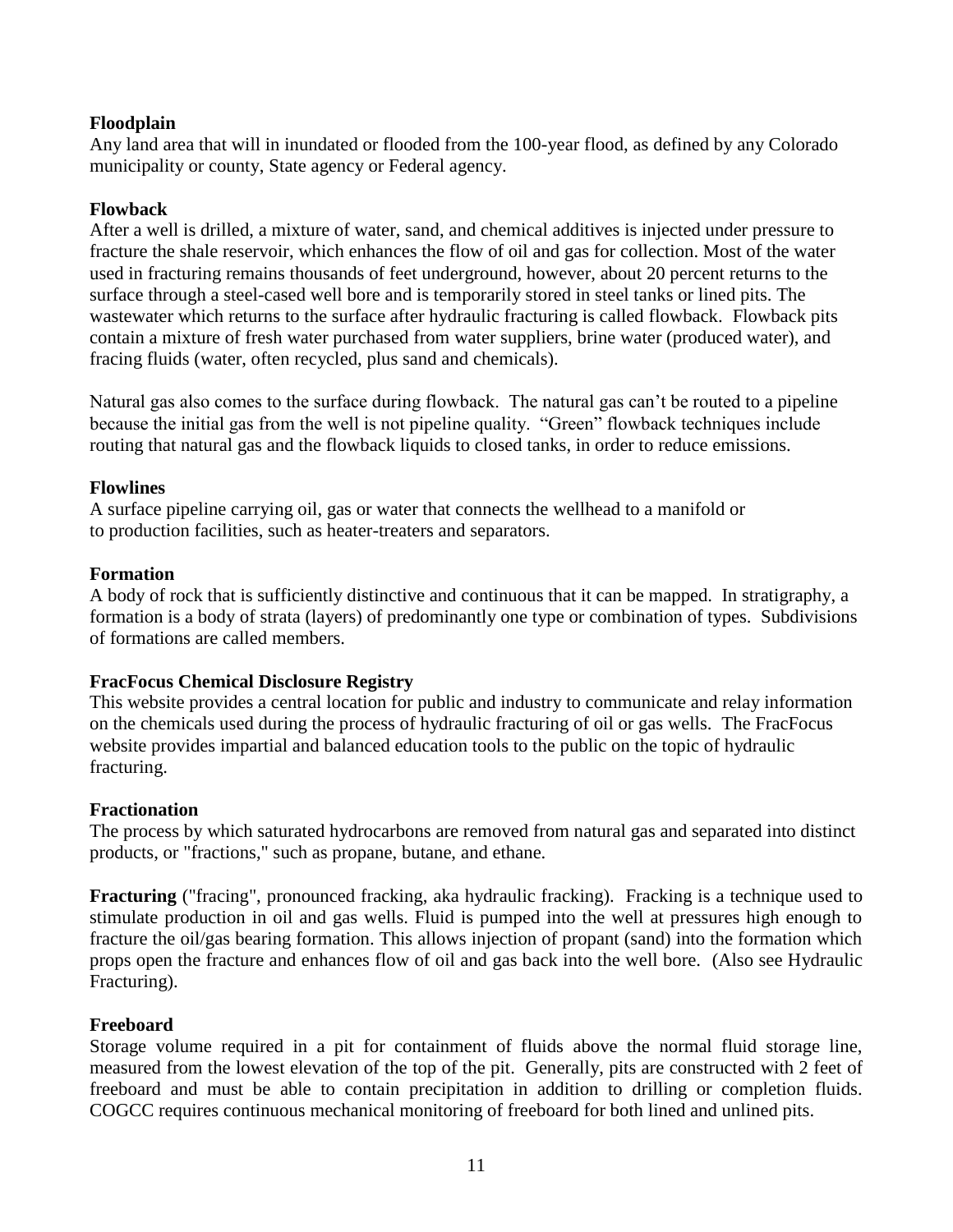### **Fresh Water**

Fresh water is defined by Arapahoe County as a having Total Dissolved Solids (TDS) concentration of less than 5,000 mg/l and containing no E  $&$  P Waste. Operators often define "fresh water" as having TDS of up to 10,000 mg/l and brackish water as having TDS in the range of 5,000 – 20,000. (See "Brine Water" definition).

### **Fugitive Emissions**

Unintended leaks of gas from the production, processing, transmission, and/or transportation of fossil fuels.

## **Gas STAR Program**

A flexible, voluntary partnership that encourages oil and natural gas companies to adopt proven, costeffective technologies and practices that improve operational efficiency and reduce methane emissions.

## **Gathering System**

The network of pipes and process facilities that transport and control the flow of oil or gas from the wells to a main storage facility, processing plant or shipping point. A gathering system includes pumps, separators, [emulsion](http://www.glossary.oilfield.slb.com/en/Terms/e/emulsion.aspx) treaters, tanks, regulators, compressors, dehydrators, valves and associated equipment.

### **Green Completions**

Practices intended to reduce emissions of salable gas and condensate vapors during cleanout and flowback operations prior to the well being placed on production. Green completion essentially requires natural gas companies to capture the gas at the well head immediately after well completion instead of releasing it into the atmosphere or flaring it.

### **Groundwater**

Water that collects or flows beneath the earth's surface, filling the pore spaces in soil, sediment, and rocks. Groundwater originates from rain and melting snow and is the source water for aquifers, springs, and wells. The upper surface of groundwater is the water table. Groundwater can be brought to the surface through wells, springs, seeps or other discharge areas.

# **H2S (Hydrogen Sulfide) Gas**

Hydrogen Sulfide gas is highly poisonous, and even fatal, in very low concentrations. It is associated with the production of oil and gas, particularly in West Texas and Southeast New Mexico. In the early days of oil and gas, drillers kept canaries in cages at the drilling platform. If the canary dropped off its perch, all hands would leave the area immediately.

### **Hazardous Waste**

A waste that is dangerous or potentially harmful to health or the environment. Hazardous wastes can be liquids, solids, gases, or sludges. They can be discarded commercial products, like cleaning fluids or pesticides, or the by-products of manufacturing processes.

# **High Occupancy Building Unit**

Defined by COGCC as any public school, non-public school, nursing facility, hospital, correctional facility or child care center. The COGCC requires a setback of 1,000 feet from wells to high occupancy buildings. Exceptions can be granted by COGCC but have not been so far.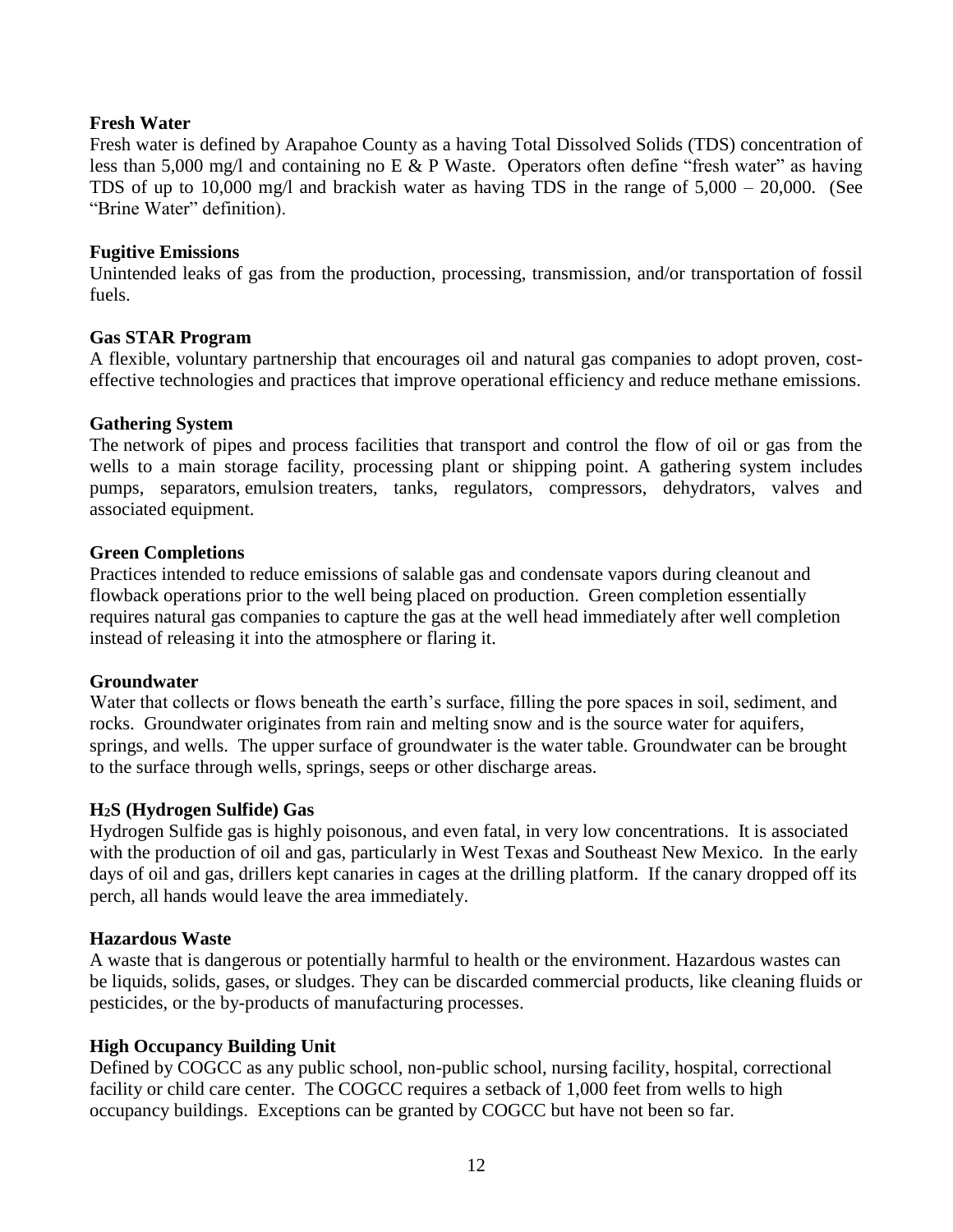## **High Priority Habitat**

As used herein shall have the same definition as stated in the Colorado Oil and Gas Conservation Commission Rules of Practice and Procedure, 100 Series Definitions (2 CCR 404-1 and as may be duly amended).

## **Hydraulic Fracturing (aka Fracking)**

A controlled operation that pumps a fluid and a propping agent through the wellbore to the target geological formation at high pressure in multiple stages, in order to create fractures in the formation to facilitate the flow of hydrocarbons into the well. The fractures which are created in the rock act as flow channels for the oil and gas to the well. The process has been used throughout the oil and gas industry for about 60 years; however, recent technological advances in hydraulic fracturing and horizontal drilling have made it possible to produce from formations that were previously unproductive.

## **Hydrocarbon**

A substance (such as coal, oil or natural gas) that contains only hydrogen and carbon.

## **Initial well completion**

For an oil or gas well facility producing oil, the date when the first oil is produced through wellhead equipment into lease tanks from the ultimate producing interval after casing has been run; and for an oil or gas well facility producing gas, the date when the oil or gas well facility is capable of producing gas through wellhead equipment from the ultimate producing interval after casing has been run.

### **Injection Well**

Any hole drilled into the earth into which oil and gas liquids or gasses are injected for the purpose of secondary recovery, storage, pressure maintenance, or disposal, pursuant to authorization granted by the COGCC. Produced water disposal is safely injected beneath any fresh water zones.

### **Intermediate Casing**

The string of casing set in a well after the surface casing but before production casing is set to keep the hole from caving and to seal off formations. In deep wells, one or more intermediate strings may be required.

### **Kelly and Kelly Bushing (KB)**

A long square or hexagonal steel bar with a hole drilled through the middle for a fluid path. The Kelly is used to transmit rotary motion from the rotary table or Kelly Bushing to the drillstring, while allowing the drillstring to the lowered or raised during rotation. The Kelly goes through the Kelly Bushing, which is driven by the rotary table. The Kelly Bushing has slightly larger dimensions so that the Kelly can move freely up and down inside. The Kelly Bushing elevation relative to sea level is used for reporting well elevations.

# **Kick**

A kick is a well control problem in which the pressure found within the drilled rock is higher than the mud hydrostatic pressure acting on the borehole or rock face. When this occurs, the greater formation pressure has a tendency to force formation fluids into the wellbore. This forced fluid flow is called a kick. If the flow is successfully controlled, the kick is considered to have been killed. An uncontrolled kick that increases in severity may result in what is known as a "blowout."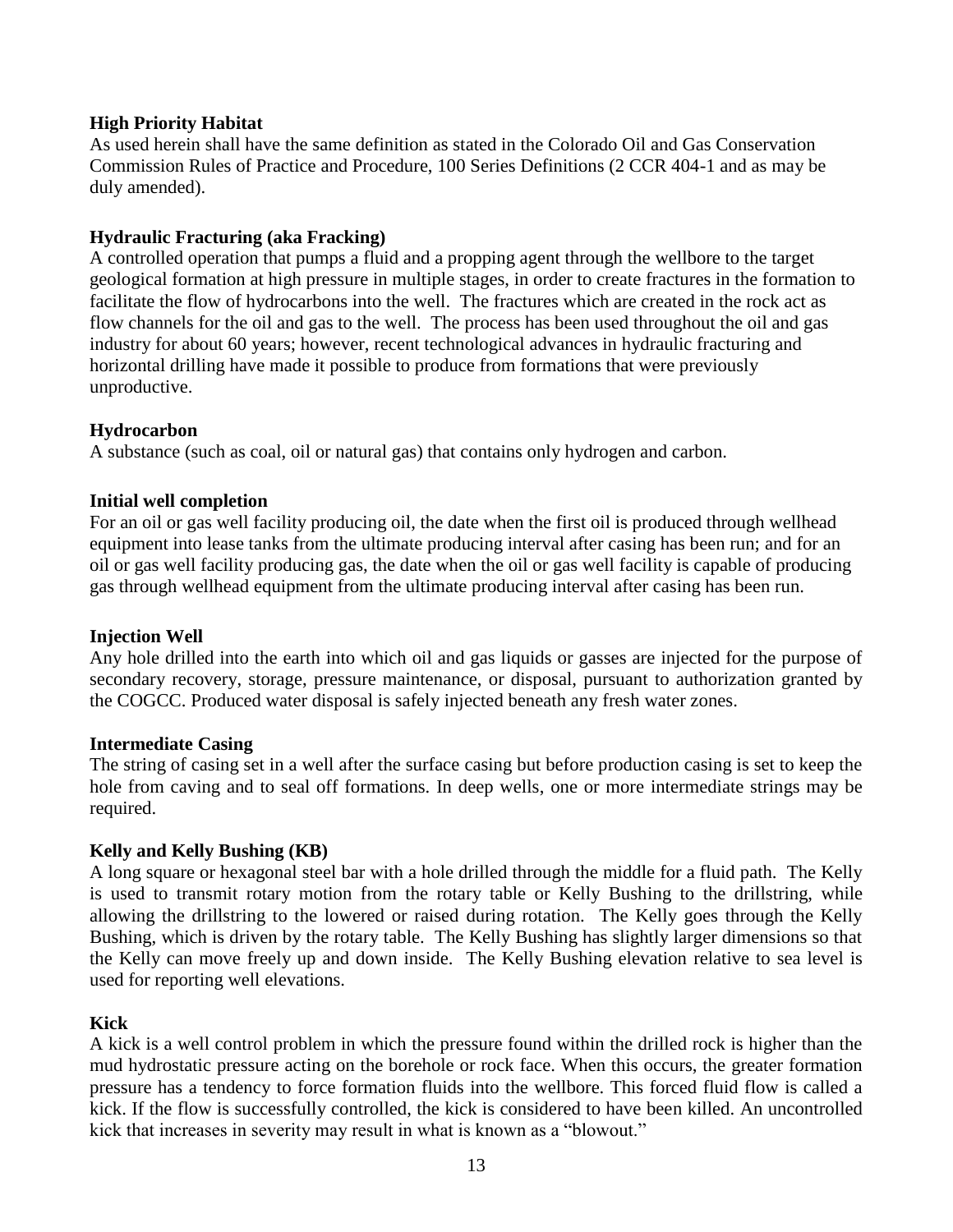### **Landman**

A landman or "petroleum landman" is an individual who performs various services for [oil](https://en.wikipedia.org/wiki/Petroleum) and gas exploration and production companies. These services include: negotiating for the acquisition or divestiture of mineral rights; negotiating business agreements that provide for the exploration and/or development of minerals; determining ownership in minerals through the research of public and private records; reviewing the status of title, curing title defects and otherwise reducing title risk associated with ownership in minerals; managing rights and/or obligations derived from ownership of interests in minerals; and unitizing or pooling of interests in minerals.

In simple terms, a landman is a person who negotiates with mineral owners regarding the leasing of their mineral rights on behalf of an oil company or as an independent contractor.

## **Landowner**

Any owner of record of federal, tribal, state, county, municipal, or private land. Ownership is commonly divided into "surface owner" and "mineral owner". In Colorado, most mineral rights have been severed from the surface rights.

## **Lithology**

The lithology of a rock unit is a description of its physical characteristics visible at outcrop, in hand or core samples or with low magnification microscopy, such as color, texture, grain size, or composition.

## **LGD (Local Government Designee)**

The Local Government Designee receives all notifications of oil and gas operations under the rules and regulations of the Colorado Oil and Gas Conservation Commission (COGCC). The Designee is responsible for distributing notifications to affected departments within the local government and provides a coordinated response to oil and gas operators and the COGCC.

### **Local Emergency Planning Committees (LEPCs)**

Community-based organizations that assist in preparing for emergencies, particularly those concerning hazardous materials. Under the Emergency Planning and Community Right-to-Know Act [\(EPCRA\)](http://www2.epa.gov/epcra), Local Emergency Planning Committees (LEPCs) must develop an emergency response plan, review the plan at least annually, and provide information about chemicals in the community to citizens. Plans are developed by LEPCs with stakeholder participation. There is one LEPC for each of the more than 3,000 designated local emergency planning districts. The LEPC membership must include (at a minimum):

Elected state and local officials; Police, fire, civil defense, and public health professionals; Environment, transportation, and hospital officials; Facility representatives; Representatives from community groups and the media.

Some required elements of the community emergency response plan, developed by the LEPC, include:

- Identification of facilities and transportation routes of extremely hazardous substances;
- Description of emergency response procedures, on and off site;
- Designation of a community coordinator and facility emergency coordinator(s) to implement the plan;
- Outline of emergency notification procedures;
- Description of how to determine the probable affected area and population by releases;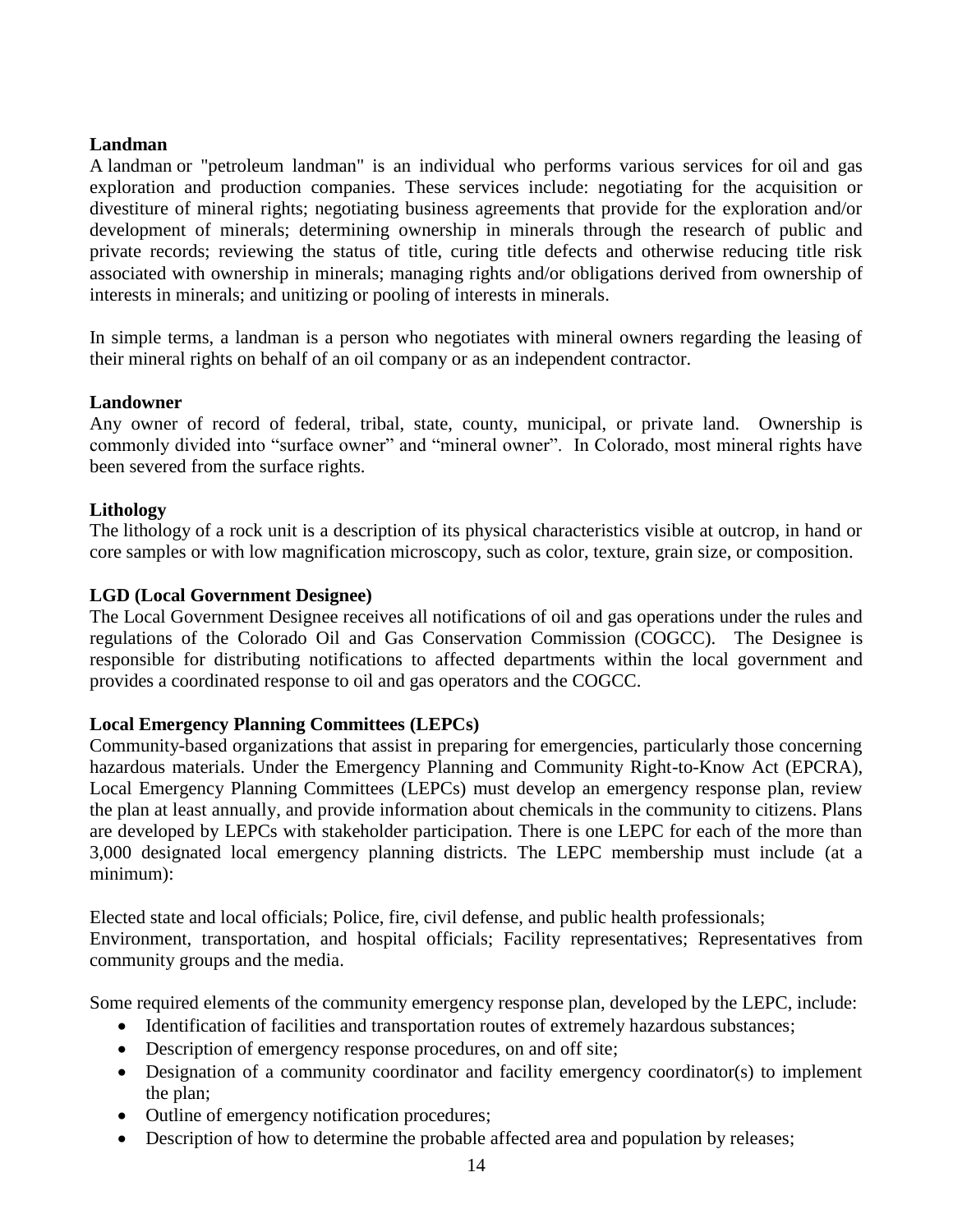- Description of local emergency equipment and facilities and the persons responsible for them;
- Outline of evacuation plans;
- A training program for emergency responders (including schedules);
- Methods and schedules for exercising emergency response plans.

Though LEPCs were created with the Federal law EPCRA, through EPA, they are often funded partially by the U.S. Department of Transportation's [Hazardous Materials Emergency Preparedness](http://www.phmsa.dot.gov/portal/site/PHMSA/menuitem.6f23687cf7b00b0f22e4c6962d9c8789/?vgnextoid=455455576fac8210VgnVCM1000009ed07898RCRD&vgnextchannel=b9623074e1db8110VgnVCM1000009ed07898RCRD&vgnextfmt=print)  [grant program.](http://www.phmsa.dot.gov/portal/site/PHMSA/menuitem.6f23687cf7b00b0f22e4c6962d9c8789/?vgnextoid=455455576fac8210VgnVCM1000009ed07898RCRD&vgnextchannel=b9623074e1db8110VgnVCM1000009ed07898RCRD&vgnextfmt=print) Other sources of funding may include local jurisdictions, industry, businesses, NGOs, and other public or private grants.

### **Location**

A definable area where an operator has disturbed or intends to disturb the land surface in order to locate an oil and gas facility. Industry refers to well pads as "locations".

## **Log or Well Log or Well Bore Log**

A detailed record of geological formations penetrated during drilling. The term refers to all of the following: the record of borehole cuttings, drill stem tests, and electric, acoustic, and radioactivity logs.

### **Mechanical Integrity Test**

The act of setting a packer or retrievable bridge plug above the perforations in a wellbore and applying pressure to the annulus in order to ensure soundness of the casing.

### **Methane or CH<sup>4</sup>**

The lightest and most abundant of the hydrocarbon gases and the principal component of natural gas. Methane is a colorless, odorless gas that is stable under a wide range of [pressure](http://www.glossary.oilfield.slb.com/en/Terms/p/pressure.aspx) and temperature conditions.

### **Midstream**

The midstream sector involves the transportation (by pipeline, rail, barge, oil tanker or truck), storage, and wholesale marketing of crude or refined petroleum products.

### **Mineral**

An element or chemical compound that has been formed as a result of geological processes. For the purpose of this glossary, the word "minerals" refers to crude oil and natural gas products.

### **Mineral Owner**

A person who owns the minerals under a tract of land but may not own the surface.

### **Mineral Rights**

Property rights that confer to the holder the right to exploit an area for the minerals it contains. Minerals include oil and gas. Mineral rights are usually severed from surface property rights; however, in Arapahoe County some surface owners are also mineral rights owners.

### **MIRU**

Abbreviation for move in and rig up.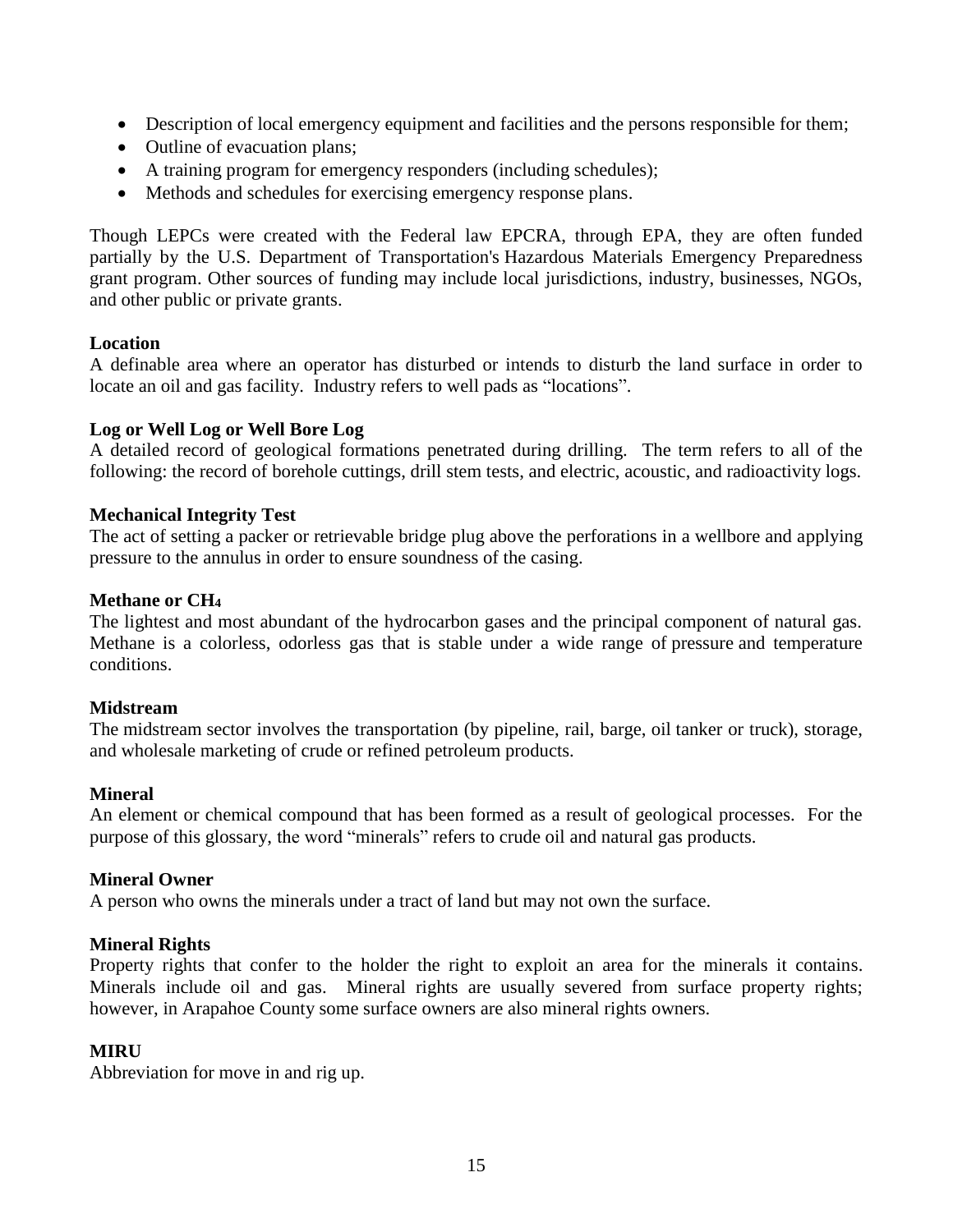## **Mitigate/Mitigation**

Measures that compensate for unavoidable direct, indirect, and cumulative adverse Impacts. As used in regulations, mitigation applies to best management practices to minimize the impacts of development relating to noise, light pollution, odors, traffic, intrusion into wildlife habitat and encroachment on residential, commercial or agricultural properties.

**Modified Closed Loop drilling system** (Arapahoe County definition, based on Anadarko's definition) A combination of open pit and closed looped systems. Air or fresh water is used to drill the first part of the hole (just below all fresh water aquifers) when a closed loop system of closed tanks is used for the remainder of the drilling and/or completion or recompletion procedures. See the definition of closed-loop drilling systems.

### **Monitoring Wells**

A groundwater monitoring well consists of a pipe installed in the ground, after boring into a groundwater source, which collects water for testing purposes.

An oil and gas stratigraphic test well (or monitor well) is drilled to obtain information on the thickness, lithology, porosity, and permeability of the rock layers. Monitor wells are drilled vertically rather than horizontally.

## **MSDS (Material Safety Data Sheet more recently referred to as SDS)**

Required by OSHA, it summarizes information about a chemical or chemical product, including other names for the chemical, chemical composition, safety precautions for use, such as personal protective equipment, and a medical response synopsis, in case of exposure. Recently the term has been changed to Safety Data Sheet (SDS).

### **Mud (Drilling Mud)**

A mixture of clays, water, and chemicals pumped down the drill string while an oil well is being drilled to lubricate and cool the drill bit, carry away rock cuttings, and maintain pressure so that oil or gas does not escape from the formations encountered prior to setting casing and cementing.

# **Mud Logger**

An engineer, geologist, or technician in the oil and gas industry who works on a drilling location and collects samples of cuttings for subsequent analysis and archiving. A mud logger looks for traces of oil and gas and records their respective depths as the drill bit progresses through hydrocarbon-bearing formations.

### **National Environmental Policy Act (NEPA)**

The National Environmental Policy Act was signed into law on January 1, 1970. The Act establishes national environmental policy and goals for the protection, maintenance, and enhancement of the environment and provides a process for implementing these goals within the federal agencies. The Act also establishes the Council on Environmental Quality (CEQ).

The NEPA process consists of an evaluation of the environmental effects of a federal undertaking including its alternatives. There are three levels of analysis: categorical exclusion determination; preparation of an environmental assessment/finding of no significant impact (EA/FONSI); and preparation of an environmental impact statement (EIS).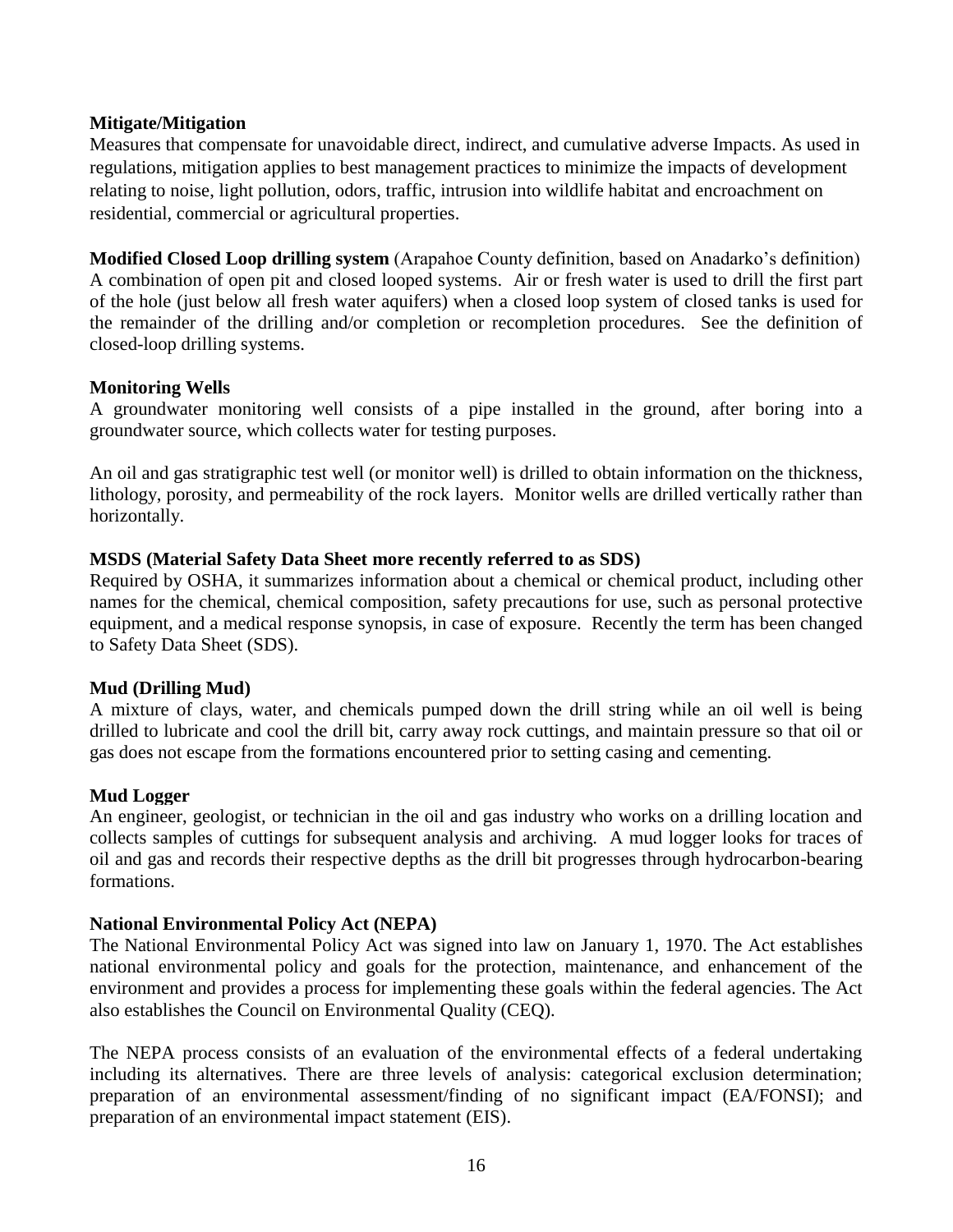Categorical Exclusion: At the first level, an undertaking may be categorically excluded from a detailed environmental analysis if it meets certain criteria which a federal agency has previously determined as having no significant environmental impact. A number of agencies have developed lists of actions which are normally categorically excluded from environmental evaluation under their NEPA regulations.

EA/FONSI: At the second level of analysis, a federal agency prepares a written environmental assessment (EA) to determine whether or not a federal undertaking would significantly affect the environment. If the answer is no, the agency issues a finding of no significant impact (FONSI).

FONSI may address measures which an agency will take to mitigate potentially significant impacts.

EIS: If the EA determines that the environmental consequences of a proposed federal undertaking may be significant, an EIS is prepared. An EIS is a more detailed evaluation of the proposed action and alternatives. The public, other federal agencies and outside parties may provide input into the preparation of an EIS and then comment on the draft EIS when it is completed.

If a federal agency anticipates that an undertaking may significantly impact the environment, or if a project is environmentally controversial, a federal agency may choose to prepare an EIS without having to first prepare an EA. After a final EIS is prepared and at the time of its decision, a federal agency will prepare a public record of its decision addressing how the findings of the EIS, including consideration of alternatives, were incorporated into the agency's decision-making process.

### **New Source Performance Standard**

Pollution control [standards](https://en.wikipedia.org/wiki/Technical_standard) issued by the [United States Environmental Protection Agency](https://en.wikipedia.org/wiki/United_States_Environmental_Protection_Agency) (EPA). The term is used in the [Clean Air Act Extension of 1970](https://en.wikipedia.org/wiki/Clean_Air_Act_(1970)) (CAA) to refer to [air pollution](https://en.wikipedia.org/wiki/Air_pollution) emission standards, and in the [Clean Water Act](https://en.wikipedia.org/wiki/Clean_Water_Act) (CWA) referring to standards for discharges of [industrial](https://en.wikipedia.org/wiki/Industrial_wastewater_treatment)  [wastewater](https://en.wikipedia.org/wiki/Industrial_wastewater_treatment) to [surface waters.](https://en.wikipedia.org/wiki/Surface_water)

### **Niobrara Formation**

The Niobrara formation is roughly 82-87 Million years old (Upper Cretaceous Geologic time period) and is still in the early stages of development. The formation is part chalk and part shale. While the Niobrara formation extends from Canada to New Mexico, only certain parts of the formation are capable of producing oil and natural gas. Currently, the most productive zones are in the Denver-Julesberg basin of northeast Colorado and southeastern Wyoming. The average depth for Niobrara petroleum producing zones are approximately 7,000 feet deep. Recent innovation in horizontal drilling and multi-stage hydraulic fracturing have made this formation an economically viable resource.

### **NOV (Notice of Violation)**

Issued by a regulatory agency for an item or items of non-compliance, generally identified during an inspection by the agency.

# **Occupied Structure**

Any building, structure or appurtenance to a building or structure that is intended and suitable for human occupancy, at least part-time, whether or not a person is actually present, to include homes, garages, work sheds, hobby sheds, office buildings, businesses, commercial and industrial structures and excluding structures used solely for storage.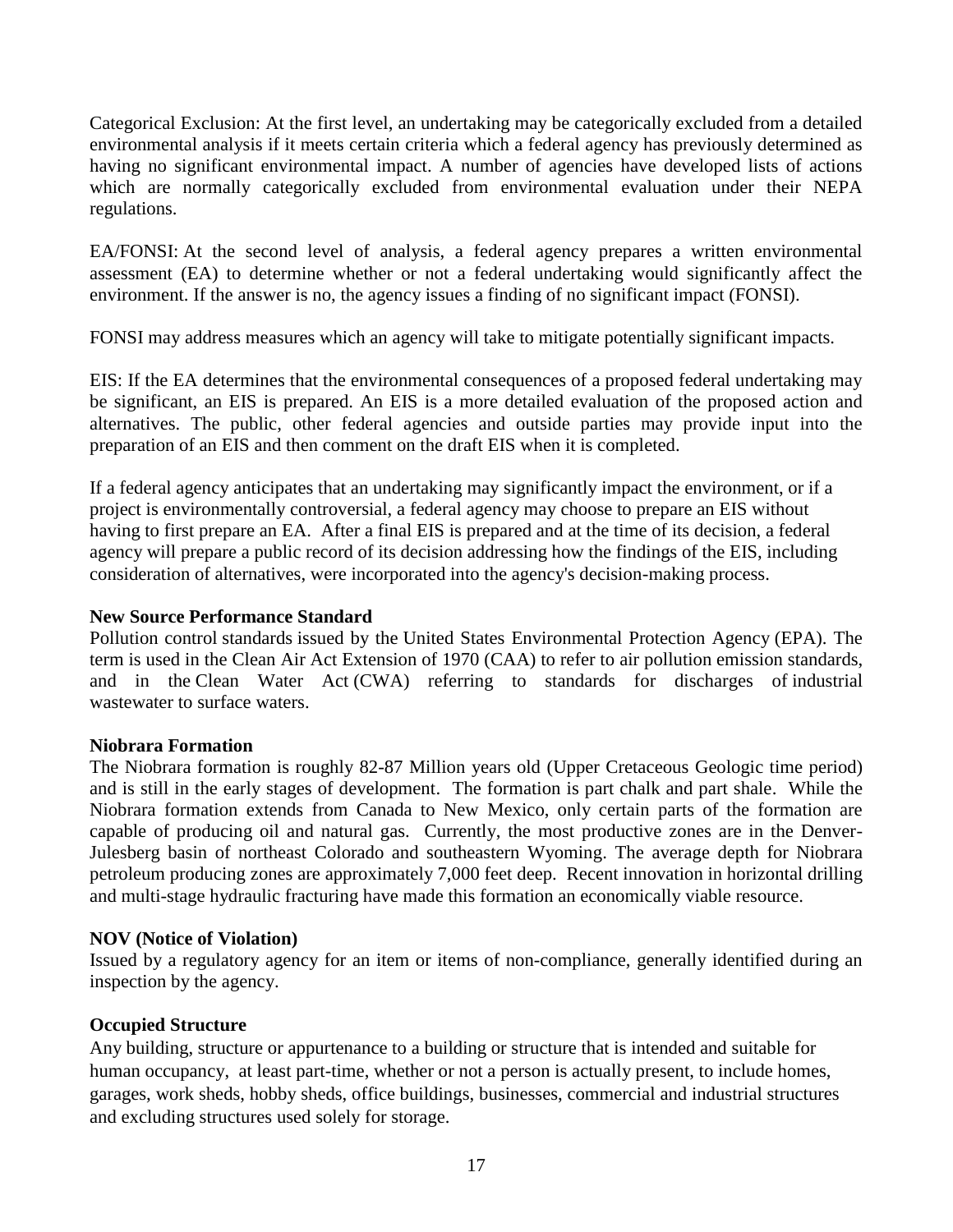### **Oil Base Mud**

An invert[-emulsion](http://www.glossary.oilfield.slb.com/en/Terms/e/emulsion.aspx) [mud,](http://www.glossary.oilfield.slb.com/en/Terms/m/mud.aspx) or an emulsion whose [continuous phase](http://www.glossary.oilfield.slb.com/en/Terms/c/continuous_phase.aspx) is oil (see Drilling Mud).

### **Oil Lease or Oil and Gas Lease**

An [oil lease](http://www.oil-gas-leases.com/oil-gas-lease-terms.html#lease) is essentially an agreement between parties to allow a Lessee (the oil and gas company and their production crew) to have access to the property and minerals (oil and gas) on the property of the Lessor. The lease agreement is a legal contract of terms. It contains certain elements, which confirm all the terms of the agreement.

The lease must be dated and the lease also sets the time that the lease is effective. It establishes the primary term of the lease. The date clause is an essential.

The parties section of the lease lists the names of all parties who are bound to the lease.

In the consideration section of the lease it gives the legal terms and ensures that the lease is legally enforceable by all parties.

The use of the property and the purpose for the leasing are in the granting clause. This clause states what rights the lessee has and what is the property subject to the lease.

An important part of the lease is the Lessee rights and how long these rights are in force. There may be other provisions including drilling, delay rental, pooling, shut-in royalty, and continuous drilling clauses among others.

Of great importance to the landowner, the Lessor, is the [royalty clause.](http://www.oil-gas-leases.com/oil-gas-lease-terms.html#royalty-clause) This clause states the percentage or share of production proceeds that the Lessor receives and how the royalty is received.

### **Occupational Safety and Health Administration (OSHA)**

A federal agency created in 1970 that oversees the federal laws requiring employers to provide employees with a workplace free from hazardous conditions. OSHA laws protect safety and health of workers and give workers the right to know what materials they are handling.

### **Oil and Gas Location**

The definable area where an operator has disturbed or intends to disturb the land surface in order to locate an oil and gas facility. Facilities include oil and gas wells, tank batteries, lease roads, pipelines, compressor stations, gas plants, and storage facilities.

# **Oil and Gas Location Assessment (OGLA or Form 2A)**

The COGCC Form 2A that is required to be submitted for approval prior to any ground disturbance activity associated with oil and gas operations. Approval of the OGLA will allow for construction of the location; however, it does not supersede any land use rules applied by the local land use authority.

### **Operations**

Oil and gas operations means exploration for oil and gas, including the conduct of seismic operations and the drilling of test bores, the siting, drilling, deepening, recompletion, reworking, or abandonment of an oil and gas well, underground injection well, or gas storage well and the generation, transportation, storage, treatment, or disposal of exploration and production wastes, as well as any construction, site preparation, or reclamation activities associated with such operations. Production operations are also included in the term, including the installation of flowlines and gathering systems.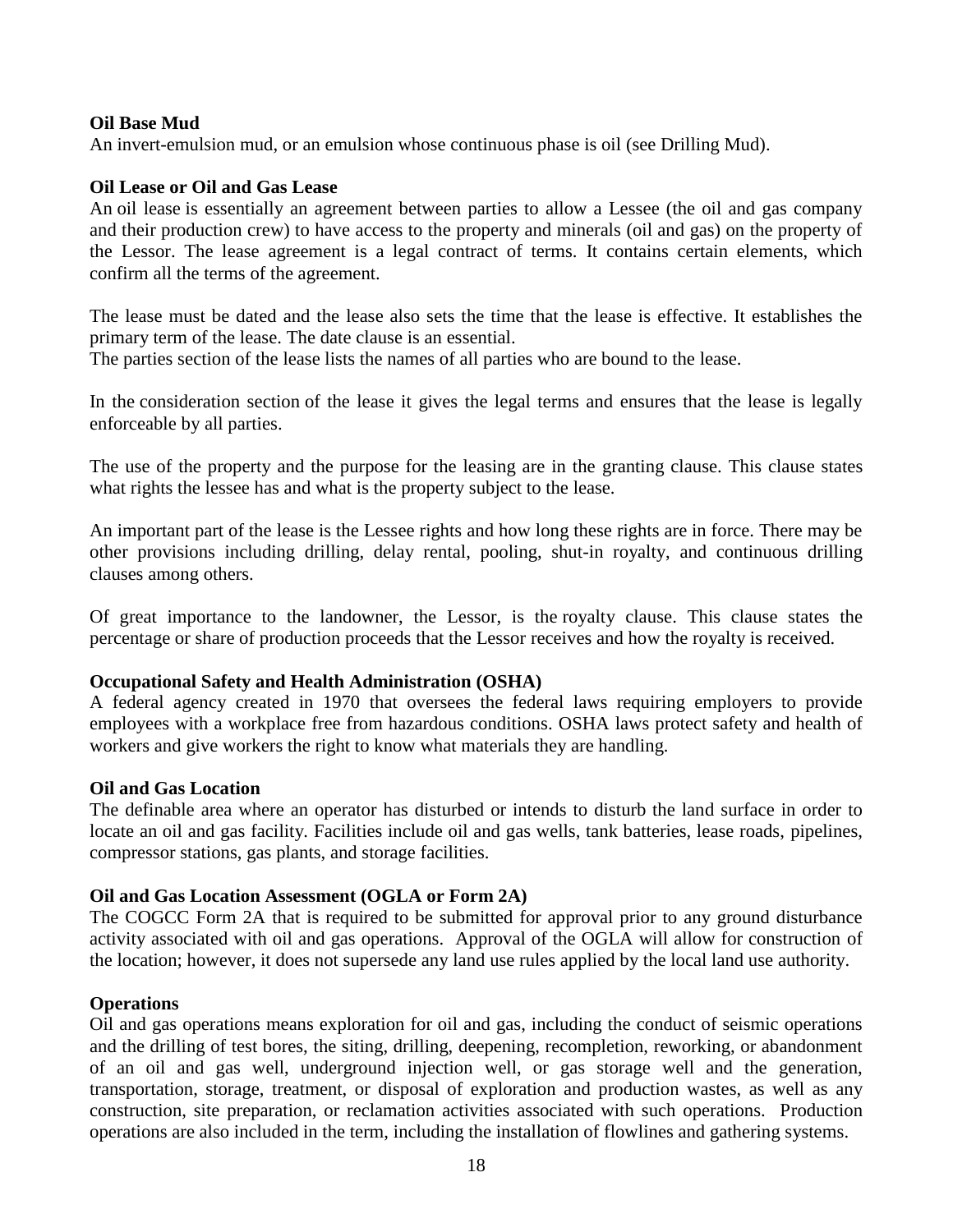### **Operator**

In the Oil and Gas industry, Operator means the individual, company, trust, or foundation that conducts or manages exploration, development, and production of an oil or gas well or lease. Generally, it is the oil company by whom the drilling contractor is engaged.

## **Ordinary High-Water Line or Mark**

The ordinary high water level is an elevation delineating the highest water level that has been maintained for a sufficient period of time to leave evidence upon the landscape, commonly the point where the natural vegetation changes from predominantly aquatic to predominantly terrestrial. For watercourses, the ordinary high water level is the elevation of the top of the bank of the channel. The ordinary high water mark (OHWM) defines the boundaries of aquatic features for a variety of federal, state, and local regulatory purposes.

### **Ozone**

Ozone is a gas composed of three atoms of oxygen. Ozone occurs both in the Earth's upper atmosphere and at ground level. Ozone can be good or bad, depending on where it is found.

Good Ozone. Ozone occurs naturally in the Earth's upper atmosphere 6 to 30 miles above the Earth's surface, where it forms a protective layer that shields us from the sun's harmful ultraviolet rays. Manmade chemicals are known to destroy this beneficial ozone. An area where the protective "ozone layer" has been significantly depleted-for example, over the North or South Pole, is sometimes called "the ozone hole." The United States, along with over 180 other countries, recognized the threats posed by ozone depletion and in 1987 adopted a treaty called the Montreal Protocol to phase out the production and use of ozone-depleting substances. EPA has established regulations to phase out ozonedepleting chemicals in the United States.

Bad Ozone: In the Earth's lower atmosphere, near ground level, ozone is formed when pollutants emitted by cars, power plants, industrial boilers, refineries, chemical plants, and other sources react chemically in the presence of sunlight. Ozone at ground level is a harmful air pollutant.

### **Packer**

An expanding plug used in a well to seal off certain sections of the tubing or casing when cementing and acidizing or when a production formation is to be isolated.

### **Pad Boundary or Well Pad Boundary**

The outer limit of the disturbed ground created for the operation of an Oil and Gas Facility.

### **Paraffin**

A [hydrocarbon](http://www.glossary.oilfield.slb.com/en/Terms/h/hydrocarbon.aspx) compound that often precipitates on [production](http://www.glossary.oilfield.slb.com/en/Terms/p/production.aspx) components as a result of the changing temperatures and pressures within the production system. Heavy paraffins occur as wax-like substances that may build up on the [completion](http://www.glossary.oilfield.slb.com/en/Terms/c/completion.aspx) components and may, if severe, restrict production. Paraffin is normally found in the tubing close to surface; however, it can form at the perforations, or even inside the [formation.](http://www.glossary.oilfield.slb.com/en/Terms/f/formation.aspx)

### **Payout**

When the costs of drilling, producing, and operating have been recouped from the sale of products from a well.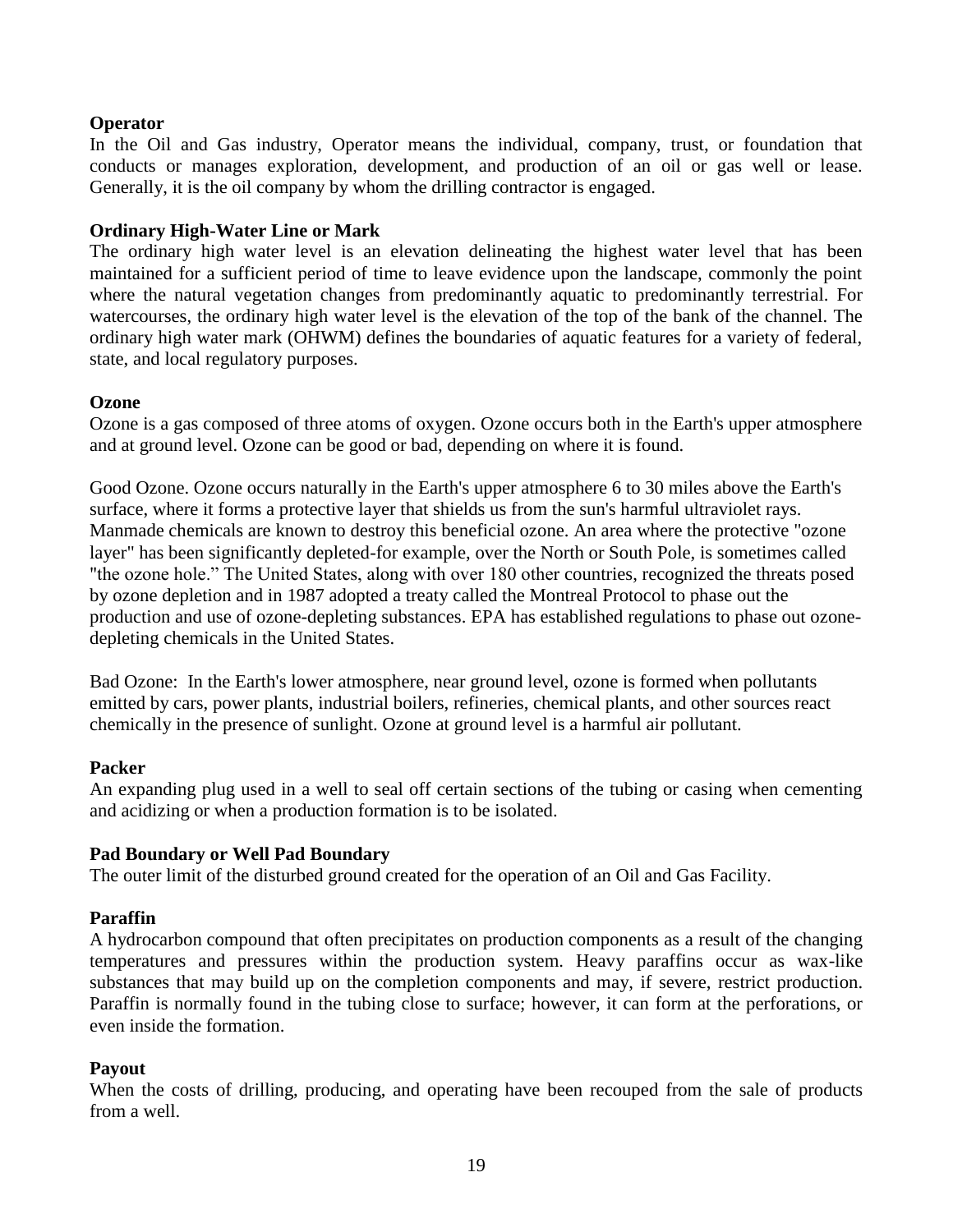## **Perforation**

Holes punched in the well casing by perforating "guns" to connect the well to the oil and gas reservoir. After perforation most oil and gas wells are fracked by injecting pressurized water, sand, and trace levels of chemicals through the perforation holes. See perforating gun definition below.

### **Perforating gun**

A special tool used downhole for shooting holes in the well's casing opposite the producing formation. The gun, a steel tube of various lengths, has steel projectiles placed at intervals over its outer circumference, perpendicular to the gun's long axis. When lowered into the well's casing on a wireline opposite the formation to be produced, the gun is electronically fired, shooting holes in the casing that extend into the formation, and permit the flow of oil or gas into the casing.

## **Permeability**

The ability of a [rock](http://www.glossary.oilfield.slb.com/en/Terms/r/rock.aspx) to transmit fluids. Formations that transmit fluids readily, such as sandstones, are described as [permeable](http://www.glossary.oilfield.slb.com/en/Terms/p/permeable.aspx) and tend to have many large, well-connected pores. Impermeable formations, such as shales and siltstones, tend to be finer grained or of a mixed grain size, with smaller, fewer, or less interconnected pores.

## **Pig**

A device inserted into a pipeline to clean the pipes or detect leaks. A cleaning pig removes loose sediment or scale buildup. A "smart pig" is used to inspect pipelines for the purpose of preventing leaks that can be explosive and dangerous to the environment.

### **Pipeline**

A crude oil transfer line or gathering line as defined in the COGCC rules. Flowlines (see above) are not included in the definition of pipeline. The pipes are made from steel or plastic tubes and are usually buried.

### **Pits**

Pits used during drilling or initial completion operations at a well are listed here. The four types are: ancillary, completion, flowback, and reserve pits.

- **Ancillary Pits**: Used to contain fluids during drilling operations and initial completion procedures. **Completion Pits**: Used to contain fluids and solids from initial completion operations and not constructed for drilling operations. **Flowback Pits**: Used to contain fluids and solids produced from initial completion
- operations (e.g. fluids that come out of the formation immediately after fracking).
- **Multi-Well Pits** Often the size of two football fields or larger, these pits generally start out with drinking water or groundwater provided from water wells, or purchased from a municipality or water-provider. As the water is recycled, for use over and over, with subsequent drilling and completions, the water becomes more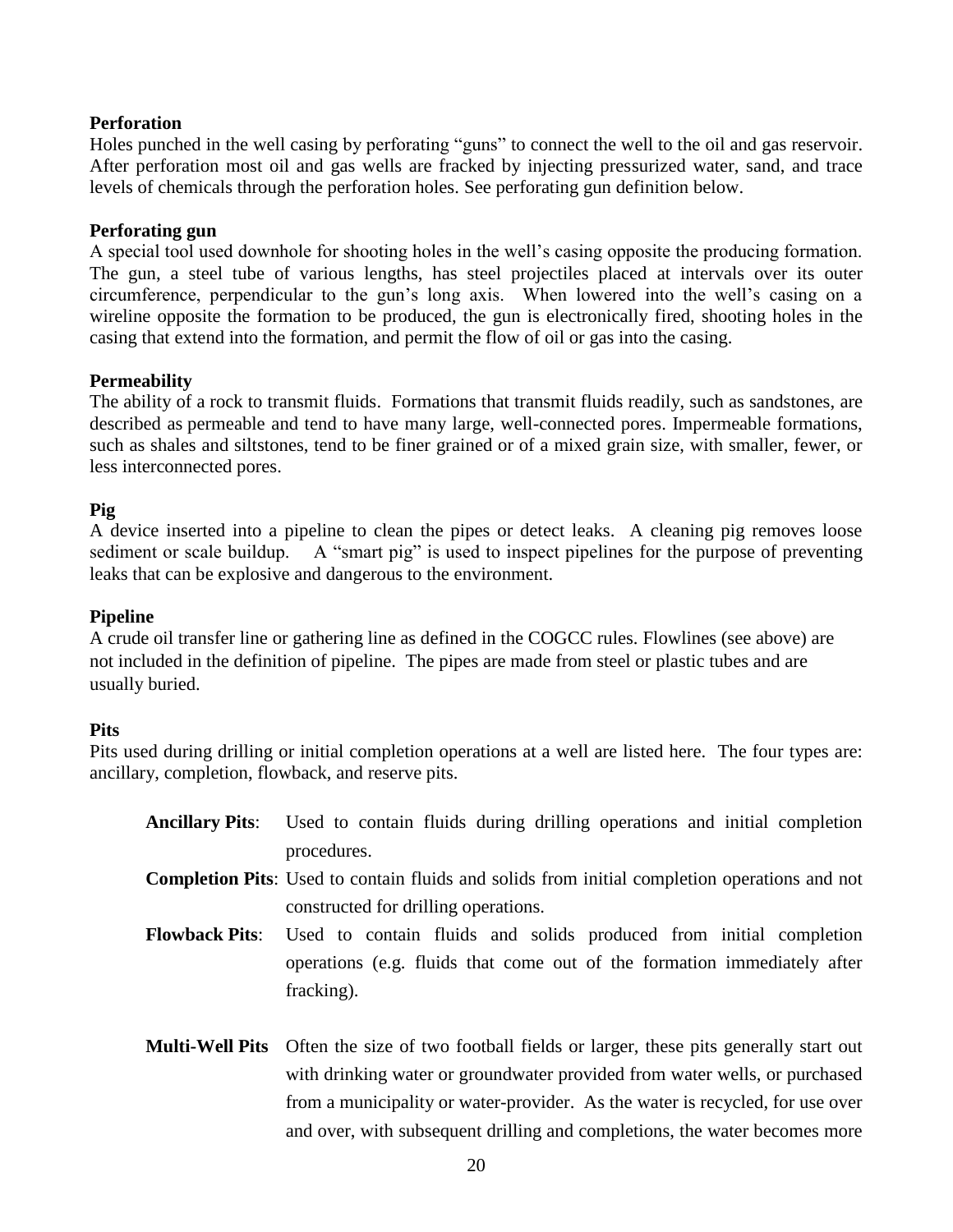saline (higher TDS – see TDS definition) because the pit water is in contact with formation water (saline due to the origin of the sediments in inland seas or deep ocean water). The trace amounts of hydrocarbons in the pit water also increase with each completion due to contact between the water and the oil- and gas-bearing formations.

**Reserve Pits:** Used to store drilling fluids or to contain wastes generated during drilling operations and initial completion.

### **Play**

The activities associated with petroleum development in an area. Drilling and production activity in the Niobrara in formation in the Denver Basin is referred to as the Niobrara play.

## **Plug**

To fill a well's borehole with cement to prevent the flow of water, gas, or oil from one strata to another when a well is abandoned; to screw a metal plug into a pipeline to shut off drainage or to divert the stream of oil to a connecting line to stop the flow of oil or gas.

### **Plugging and Abandonment (P&A)**

The cementing of a well, the removal of its associated production facilities, the removal or abandonment in-place of its flowline, and the reclamation of the wellsite.

### **Pooling**

The combination of all or portions of multiple oil and gas leases to form a unit for the drilling of an oil and/or gas well. The unit is generally one or a combination of government survey quarter-quarter sections. Generally the interest owners in the pooled unit share the revenue from the well on the basis of surface acreage or mineral acreage owned by each interest owner in the pooled unit. The oil and gas company can lease these under separate leases and separate terms and then "pool" these parcels to drill the well. Each landowner will receive income based on the terms of their particular lease.

Note that **Forced Pooling**, also referred to as involuntary pooling or statutory pooling, occurs when the company cannot voluntarily pool the necessary tracts or mineral interests to drill the well, so the company uses Colorado's statutory law to obtain pooling consent. In such a situation, the company applies to the Colorado Oil and Gas Conservation Commission for a pooling order. Statutory pooling allows the company to 'force' mineral owners of non-consenting tracts into the pool so it can efficiently produce the minerals under all tracts without incurring unnecessary costs, stranding finite natural resources, or causing additional surface disturbance. If a non-consenting owner decides not to sign the lease, then it can decide to participate or not participate in the well prior to being force pooled. If the owner refuses to pool, then the company must apply for a statutory pooling order from the COGCC to drill through and produce from all of the tracts in the unit. An owner may elect to not participate in the well prior to the hearing. If the tract owner affirmatively elects to become a nonconsenting owner, then its relationship with the company is governed by a separate contract. Each separate contract is different.

In the absence of voluntary pooling, the commission, upon the application of a person who owns, or has secured the consent of the owners of, more than forty-five percent of the mineral interests to be pooled, may enter an order pooling all interests in the drilling unit for the development and operation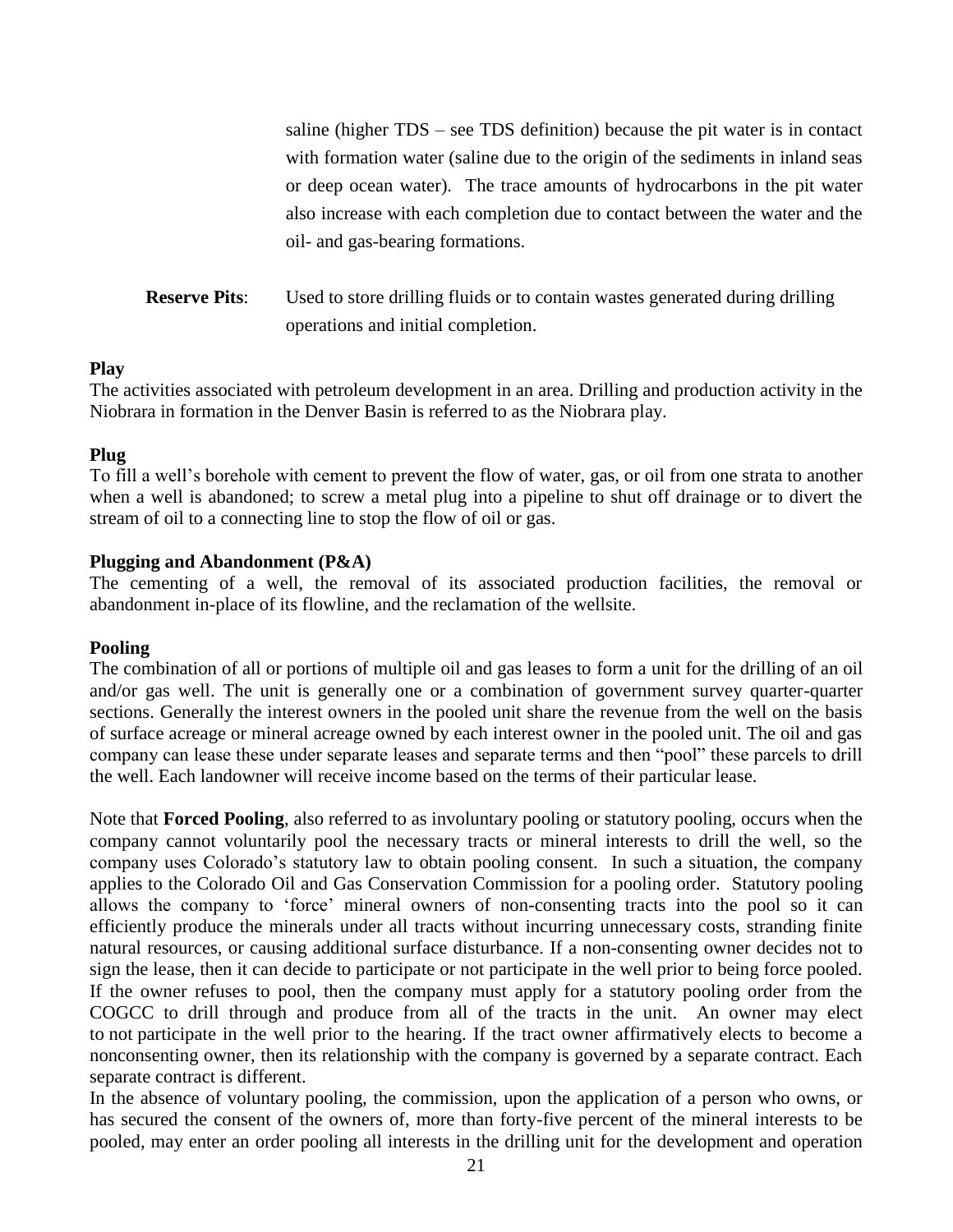of the drilling unit. Once the COGCC approves the order, only then is the non-consenting owner officially 'force pooled.' Colorado statute dictates that the non-consenting owner is entitled to a 16% royalty payment for oil production and a 13% royalty payment for gas production on its proportionate share of the drilling unit after the operator and the consenting mineral owners recover 200% of the associated permitting, drilling and production facility costs. Once the revenue from the well exceeds 200% of the expenses involved (permitting, pad construction, drilling, completion and production equipment) the owner will receive their true proportionate share of production and be responsible for its proportionate share of costs, just as if it participated in the well. At that point the non-consenting owner is also responsible for all liabilities. A mineral owner involved in a pooling order application should contact an experienced oil and gas attorney to determine whether the 'nonconsent' option makes sense given all the facts and circumstances of the specific scenario.

## **Porosity**

The percentage of pore volume or void space, or that volume within [rock](http://www.glossary.oilfield.slb.com/en/Terms/r/rock.aspx) that can contain fluids. Porosity can be a relic of deposition (primary porosity, such as space between grains that were not compacted together completely) or can develop through alteration of the rock (secondary porosity, such as when feldspar grains or fossils are preferentially dissolved from sandstones). Porosity can be generated by the development of fractures, in which case it is called [fracture](http://www.glossary.oilfield.slb.com/en/Terms/f/fracture.aspx) porosity. [Shale](http://www.glossary.oilfield.slb.com/en/Terms/s/shale.aspx) gas reservoirs tend to have relatively high porosity, but the alignment of platy grains such as clays makes their permeability very low.

## **Privacy Fencing**

Fencing surrounding the pad and constructed to restrict access to and views of the facility pad that is eight feet in height. Privacy fencing shall be Class 5 – Solid fencing as defined in section 4-1.3 of the Arapahoe County Land Development Code.

### **PPE (Personal Protective Equipment)**

Personal Protective Equipment, required by OSHA, as protection from exposure at locations, facilities and plants. PPE includes safety goggles, hearing protection, hard hats, steel-toed shoes and fire retardant clothing. For oil and gas facilities, it can also include respiratory equipment (masks) and personal monitors that emit a warning sound if H2S gas is known to occur in the area (Hydrogen Sulfide gas is highly poisonous and even fatal, in very low concentrations).

### **Produced Water**

Naturally-occurring ("connate") water that exists in the formation and is "produced" along with hydrocarbons. This water is generally saline (due to formation deposition in marine environments), containing minerals such as barium, calcium, iron, and magnesium, in addition to sodium chloride (NaCl). Produced water is generally disposed in disposal wells. When drilling and hydraulic fracturing occur, produced water flows are high due to "flowback" of water injected during the completion operations. Approximately 50% of all produced water that is released from drilling and stimulation comes out of the well in the first few days to a week, and is stored in holding and treatment tanks. After the well is serviced, water can keep flowing from the well for long periods of time depending on the quantity of water in the target formation. The remainder of this water is stored in holding tanks, for eventual disposal.

### **Production Casing**

The innermost casing string that straddles and isolates the producing interval.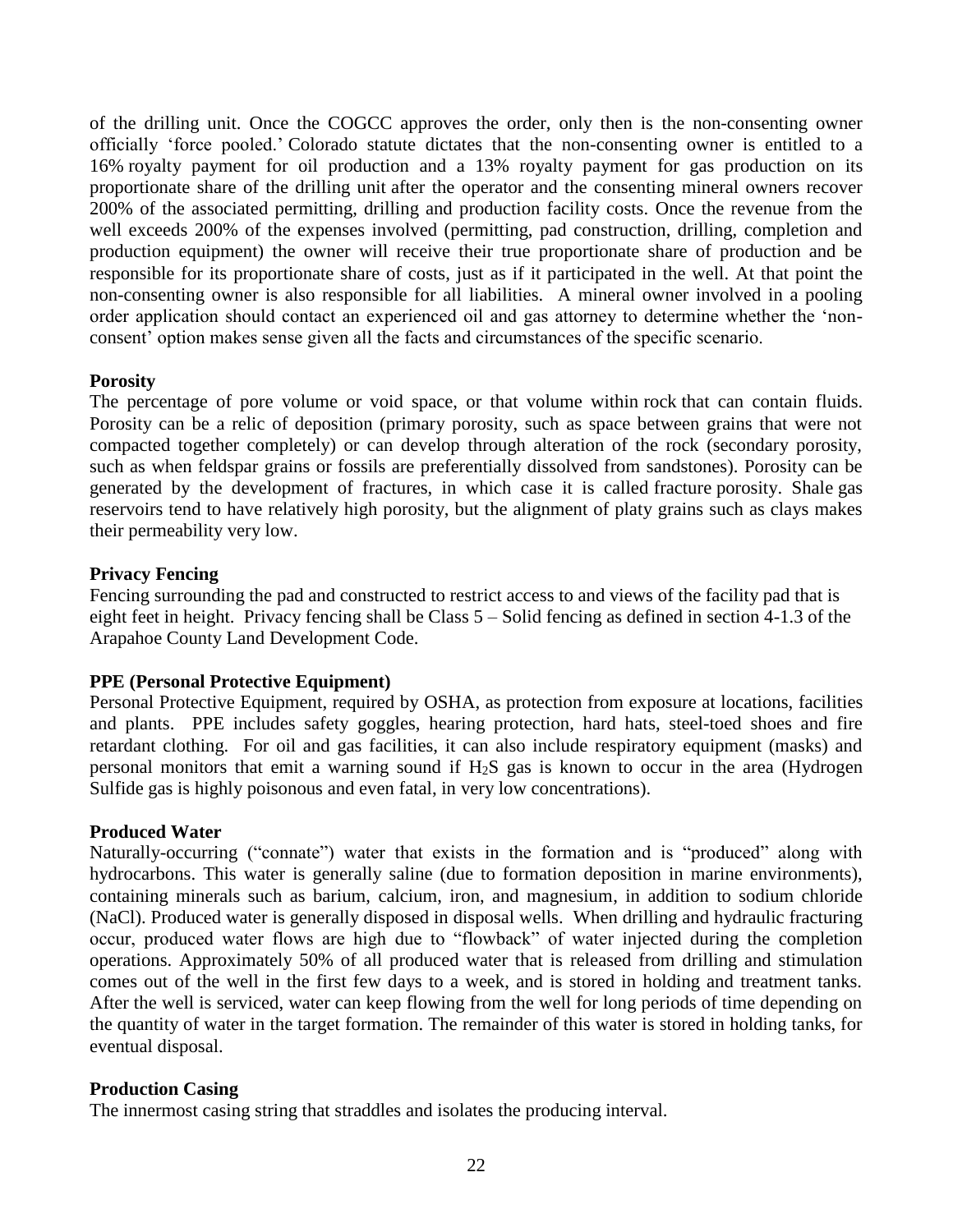#### **Production tubing**

A kind of casing tube used in a wellbore through which production fluids are produced. Production tubing is run into the drilled well after the casing is run and cemented in place. Production tubing protects wellbore casing from wear, tear, corrosion, and deposition of by-products, such as sand/silt, paraffins, and asphaltenes. Along with other components that constitute the production string, it provides a continuous bore from the production zone to the wellhead through which oil and gas can be produced. It is usually between five and ten centimeters in diameter and is held inside the casing through the use of expandable packing devices. The purpose and design of production tubing is to enable quick, efficient, and safe installation, removal and re-installation. If there is more than one zone of production in the well, up to four lines of production tubing can be inserted into the well casing.

#### **Pull out of the hole**

To remove the [drillstring](http://www.glossary.oilfield.slb.com/en/Terms/d/drillstring.aspx) from the wellbore. Synonyms: [come out of the hole,](http://www.glossary.oilfield.slb.com/en/Terms/c/come_out_of_the_hole.aspx) [trip out](http://www.glossary.oilfield.slb.com/en/Terms/t/trip_out.aspx)

### **Pump Jack**

A pump connected to a source of power to produce fluids from a well that resembles a bobbing horse when operating.

#### **Release**

Any unauthorized discharge of any exploration and production waste or other pollutant to the environment, suddenly or over time.

#### **Roughneck**

A member of the drilling crew who works under the direction of the [driller](http://www.glossary.oilfield.slb.com/en/Terms/d/driller.aspx) to make or break connections as drill [pipe](http://www.glossary.oilfield.slb.com/en/Terms/d/drillpipe.aspx) is tripped in or out of the hole. On most drilling rigs, roughnecks are also responsible for maintaining and repairing much of the equipment found on the drill floor and [derrick.](http://www.glossary.oilfield.slb.com/en/Terms/d/derrick.aspx)

#### **Resource Conservation and Recovery Act (RCRA)**

Passed in 1976 and expanded in 1980 as CERCLA, the act regulates land-based disposal of waste. The objectives of RCRA are to protect human health and the environment from the potential hazards of waste disposal, to conserve energy and natural resources, to reduce the amount of waste generated, to encourage recycling, and to ensure that wastes are managed in an environmentally sound manner. RCRA regulates the management of solid waste (e.g., garbage), hazardous waste, and underground storage tanks holding petroleum products or certain chemicals and focuses on hazardous waste. Rather than being a ban on land-based disposal, it focuses on the use of "manifests" and the "cradle-to-grave" tracking system. All hazardous waste must obtain an identification number, and be accompanied by a "manifest" which tracks the waste. Each time the waste changes hands, a copy is sent back, ensuring that everyone along the chain is informed, and preventing unidentified wastes from arriving at disposal facilities. Both RCRA and CERCLA are related to the transportation, storage, treatment or disposal of hazardous substances.

#### **Reclamation**

The process of returning or restoring the surface of disturbed land as nearly as practicable to its condition prior to the commencement of oil and gas operations or to landowner specifications with an approved variance.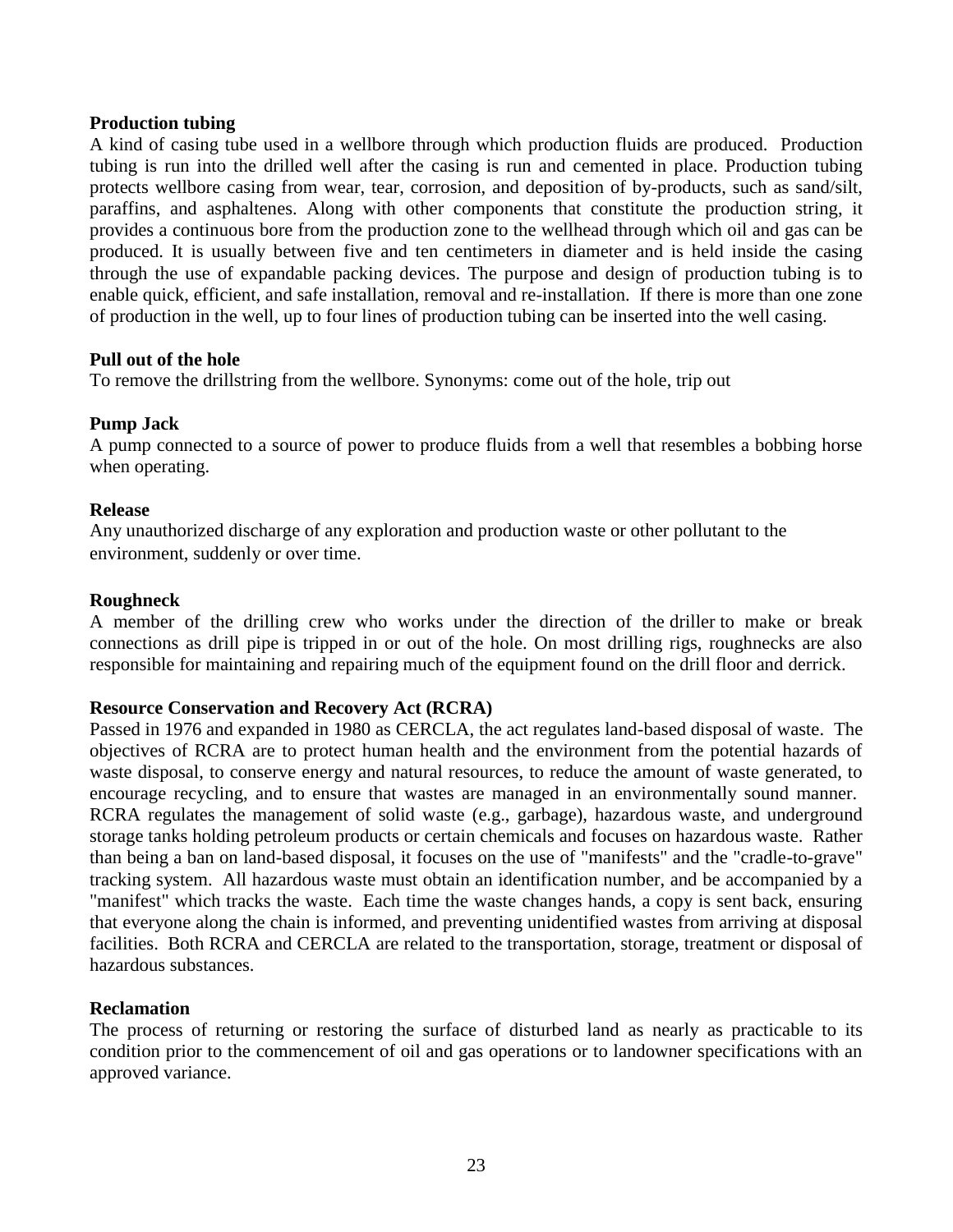### **Recompletion**

The modification of an existing well for the purpose of producing oil or gas from a different producing formation.

### **Release**

Any unauthorized discharge of E&P waste to the environment over time. Includes spills, leaks, and discharges.

### **Remediation**

The action of remedying something, in particular of reversing or stopping environmental damage.

### **Reserve Pit**

Pit used to store fluids from drilling operations or to contain wastes generated during drilling operations and initial completion.

### **Reservoir**

A porous, permeable sedimentary rock formation or a portion of a formation containing oil and/or gas enclosed or surrounded by layers of less permeable or impervious rock.

## **Reworking**

Conducted to restore economically viable production from a formation already producing, where the production rate has decreased over time.

### **Rig**

The machine used to drill a wellbore. In onshore operations, the rig includes virtually everything except living quarters. Major components of the rig include the [mud](http://www.glossary.oilfield.slb.com/en/Terms/m/mud.aspx) tanks, the mud pumps, the [derrick](http://www.glossary.oilfield.slb.com/en/Terms/d/derrick.aspx) or [mast,](http://www.glossary.oilfield.slb.com/en/Terms/m/mast.aspx) the [drawworks,](http://www.glossary.oilfield.slb.com/en/Terms/d/drawworks.aspx) the [rotary table](http://www.glossary.oilfield.slb.com/en/Terms/r/rotary_table.aspx) or [topdrive,](http://www.glossary.oilfield.slb.com/en/Terms/t/topdrive.aspx) the [drillstring,](http://www.glossary.oilfield.slb.com/en/Terms/d/drillstring.aspx) the power generation equipment and auxiliary equipment. Offshore, the rig includes the same components as onshore, but not those of the vessel or drilling platform itself. Synonym: [drilling rig.](http://www.glossary.oilfield.slb.com/en/Terms/d/drilling_rig.aspx)

### **Riparian Area**

Riparian areas are the portions of the landscape that border streams and other bodies of surface water. Riparian areas include the floodplain and can include wetland and/or upland vegetation, and are distinguished by having different vegetation types (trees, shrubs, forbs, and/or grasses) than the adjacent uplands (e.g., cottonwood gallery vs. shortgrass prairie) due to closer access to the water table (in many cases). The riparian area begins at the edge of the stream channel (measured at the ordinary high water mark) and continues perpendicularly away from the waterbody to the furthest edge of the riparian vegetation. The riparian zone can be wide, short, or absent along a given stream, depending on a variety of environmental or human-induced conditions.

### **Royalty**

Funds received from the production of oil or gas, free of costs, except taxes.

# **Safe Drinking Water Act (SDWA)**

The Safe Drinking Water Act (SDWA) is the main federal law that ensures the quality of Americans' drinking water. Under SDWA, EPA sets standards for drinking water quality and oversees the states, localities, and water suppliers who implement those standards. The Safe Drinking Water Act, originally enacted into law in 1974, focuses on ensuring that public drinking water meets appropriate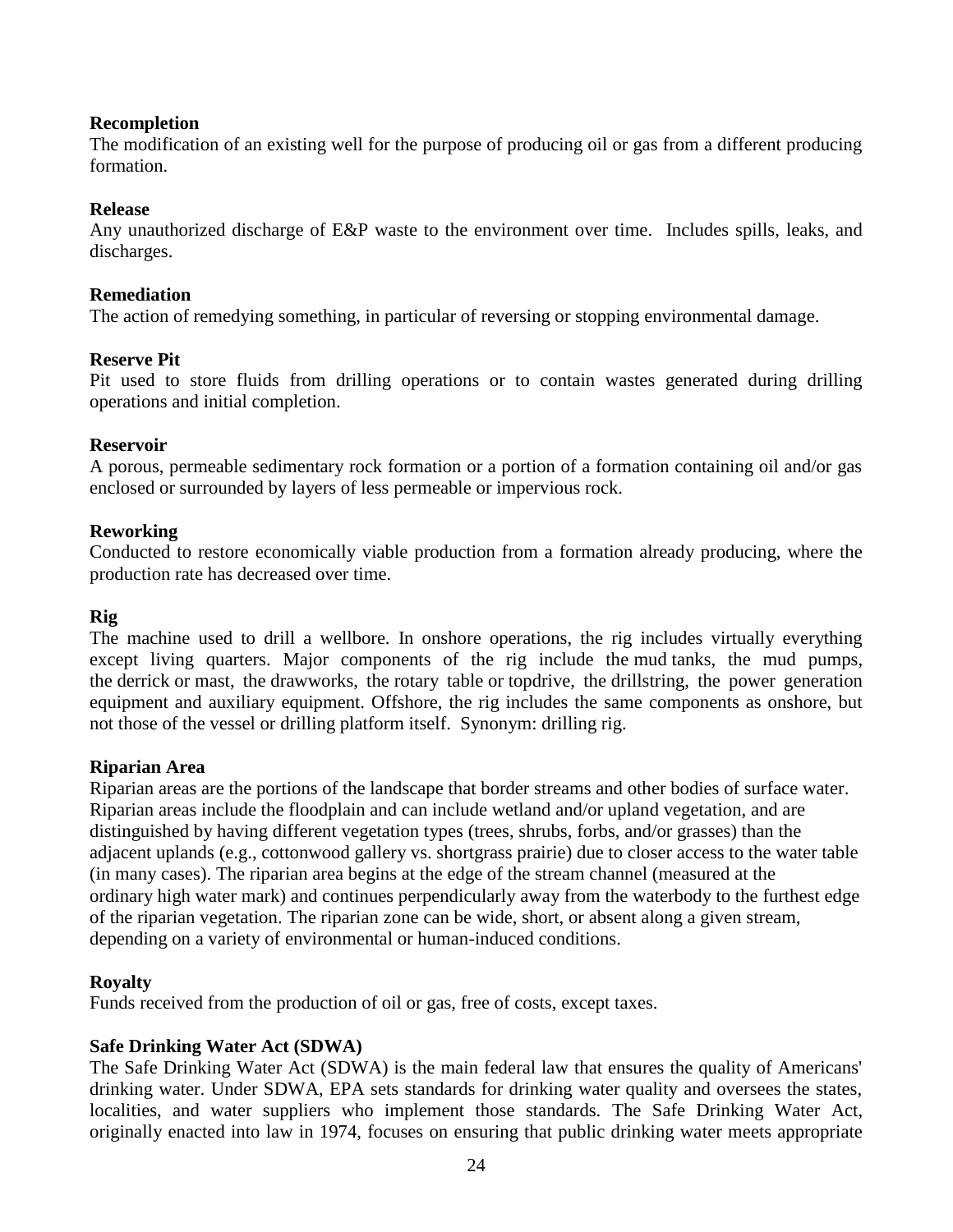safety standards; in contrast, the Clean Water Act regulates pollution in our nation's lakes, rivers, and other bodies of water.

## **Safety Data Sheet (SDS)**

Required by OSHA, it summarizes information about a chemical or chemical product, including other names for the chemical, chemical composition, safety precautions for use, such as personal protective equipment, and a medical response synopsis, in case of exposure. Recently the term has been changed to Safety Data Sheet (SDS).

### **Salt Water Disposal Well**

A well, often a depleted oil or gas well, into which produced water can be injected for safe disposal. Disposal wells are subject to regulatory requirements to avoid contamination of fresh water aquifers or producing horizons. (Also see Injection Well).

## **Sand**

A detrital grain between 0.0625 mm and 2 mm in diameter. Sand is larger than [silt](http://www.glossary.oilfield.slb.com/en/Terms/s/silt.aspx) but smaller than a granule according to the Udden[-Wentworth scale.](http://www.glossary.oilfield.slb.com/en/Terms/w/wentworth_scale.aspx) Sand is also a term used for quartz grains or for sandstone.

### **Scale Inhibitor**

A chemical treatment used to control or prevent [scale](http://www.glossary.oilfield.slb.com/en/Terms/s/scale.aspx) deposition in the [production](http://www.glossary.oilfield.slb.com/en/Terms/p/production.aspx) conduit or [completion](http://www.glossary.oilfield.slb.com/en/Terms/c/completion.aspx) system. Scale[-inhibitor](http://www.glossary.oilfield.slb.com/en/Terms/i/inhibitor.aspx) chemicals may be continuously injected through a downhole injection point in the completion, or periodic [squeeze](http://www.glossary.oilfield.slb.com/en/Terms/s/squeeze.aspx) treatments may be undertaken to place the inhibitor in the [reservoir](http://www.glossary.oilfield.slb.com/en/Terms/r/reservoir.aspx) [matrix](http://www.glossary.oilfield.slb.com/en/Terms/m/matrix.aspx) for subsequent commingling with produced fluids.

### **Scrubber**

A device to remove dirt, water, foreign matter, or undesired liquids that are part of the gas [flowstream.](http://www.glossary.oilfield.slb.com/en/Terms/f/flowstream.aspx) A scrubber is used to protect [downstream](http://www.glossary.oilfield.slb.com/en/Terms/d/downstream.aspx) rotating equipment or to recover valuable liquids from gas.

### **Secondary Recovery**

The second stage of hydrocarbon production during which an external fluid, such as water or gas, is injected into the reservoir through injection wells into rock that has fluid communication with production wells. The purpose of secondary recovery is to maintain reservoir pressure and to displace hydrocarbons toward the producing wellbore. The most common secondary recovery techniques are gas injection and waterflooding.

### **Seismic Survey**

A seismic survey is a technique similar to an ultrasound that is used to develop images of the rock layers below ground. Combined with information from a test well, seismic surveys help in determining the location and size of oil and gas reservoirs. Sound waves are bounced off underground rock formations and the waves that reflect back to the surface are captured by recording sensors. Analyzing the time the waves take to return provides valuable information about rock types and possible gases or fluids in rock formations.

### **Separator**

A cylindrical vessel used to separate oil, gas, and water from the total fluid stream produced by the well. Separators can either be vertical or horizontal units. Gravity segregation is the main force that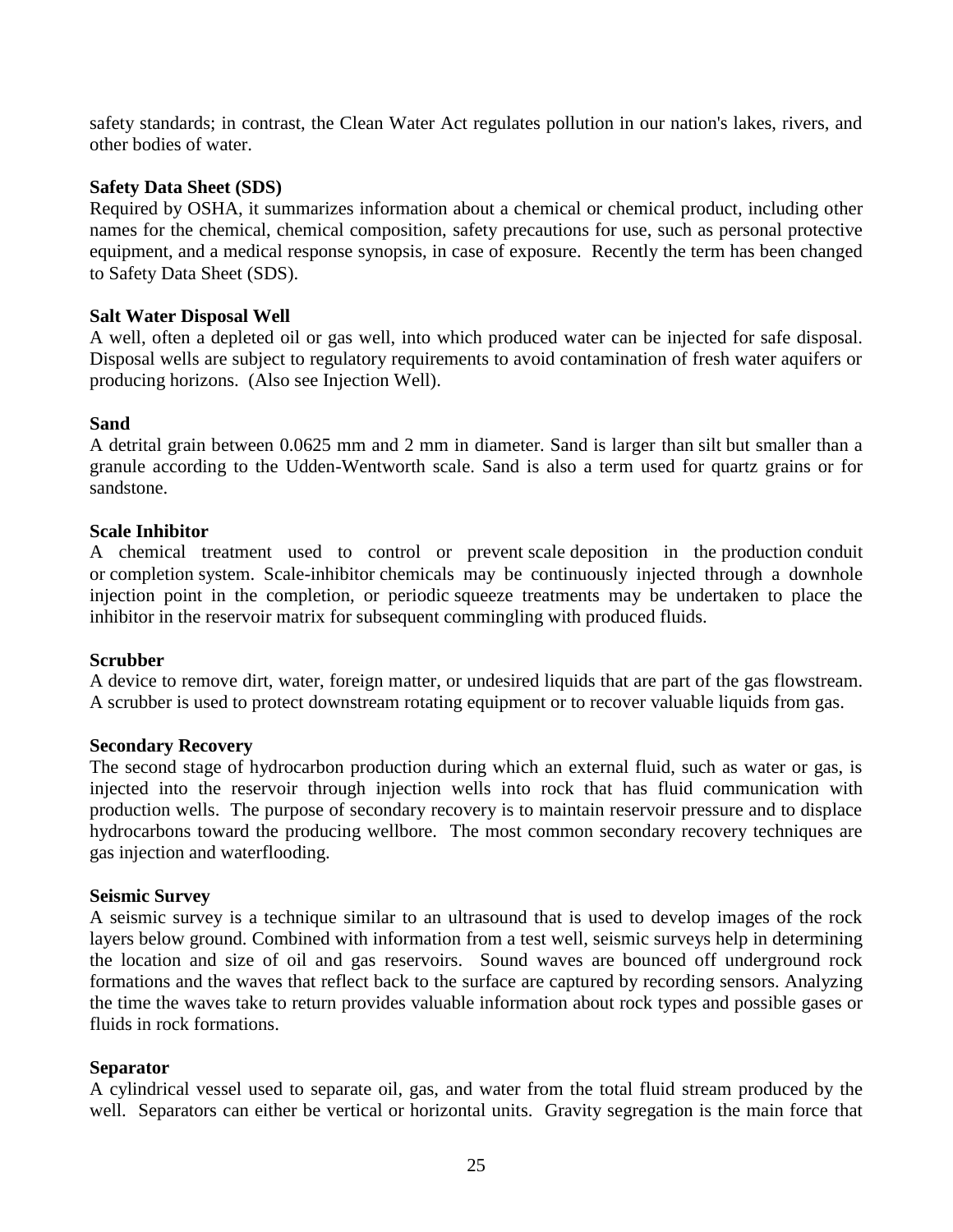accomplishes the separation which means the heaviest fluid settles to the bottom and the lightest fluid rises to the top.

## **Setback**

Regulated distance from an oil and gas well location to residences, schools, nursing homes or community buildings. Measured from the center of the well to the nearest wall of the residence or other building. Setbacks do not take the size of the drilling or production pad into account so the actual distance between a building and the well pad equipment can be approximately 200 feet less than the measured setback.

COGCC requires a 500-foot setback from most buildings, and 1,000 feet from schools and highoccupancy buildings.

### **Severed Mineral Interest**

An interest in the minerals in, on and under a given tract of land owned by a person other than the surface owner.

## **Shale**

A sedimentary rock that forms from the compaction of silt and clay-size mineral particles that we commonly call "mud". Shales are deposited by water in low velocity environments such as deep ocean basins, lakes, and swamps. Black shales contain organic material that sometimes breaks down to form natural gas or oil.

### **Shoe**

A short assembly typically manufactured from a heavy steel [collar](http://www.glossary.oilfield.slb.com/en/Terms/c/collar.aspx) and profiled [cement](http://www.glossary.oilfield.slb.com/en/Terms/c/cement.aspx) interior, that is screwed to the bottom of a [casing string.](http://www.glossary.oilfield.slb.com/en/Terms/c/casing_string.aspx) The rounded profile helps guide the casing string past any ledges or obstructions that would prevent the string from being correctly located in the wellbore. Synonyms: [casing shoe.](http://www.glossary.oilfield.slb.com/en/Terms/c/casing_shoe.aspx)

### **Shut-in**

To close the valves at the wellhead so the well stops flowing or producing. Wells can be shut in on a temporary basis. A shut-in well is capable of production or injection by opening valves, activating existing equipment or supplying a power source. Under COGCC rules, a shut in well is capable of producing or injection by opening valves and must have a mechanical integrity test within 2 years of shut in status.

### **Slickwater Frack**

Slickwater or slick water fracturing is a method or system of [hydro-fracturing](http://waytogoto.com/wiki/index.php/Hydro-fracturing) which involves adding chemicals to water to reduce the viscosity and increase the fluid flow. It is typically used in highlypressurized, deeper shales, **w**hile fracturing fluids containing nitrogen foam are more common in shallower shales and those that have lower reservoir pressure.

### **Slugs**

Under certain operating conditions, gas and liquid in a pipeline are not evenly distributed throughout the pipeline, but travel as distinct large quantities with mostly liquid or mostly gas.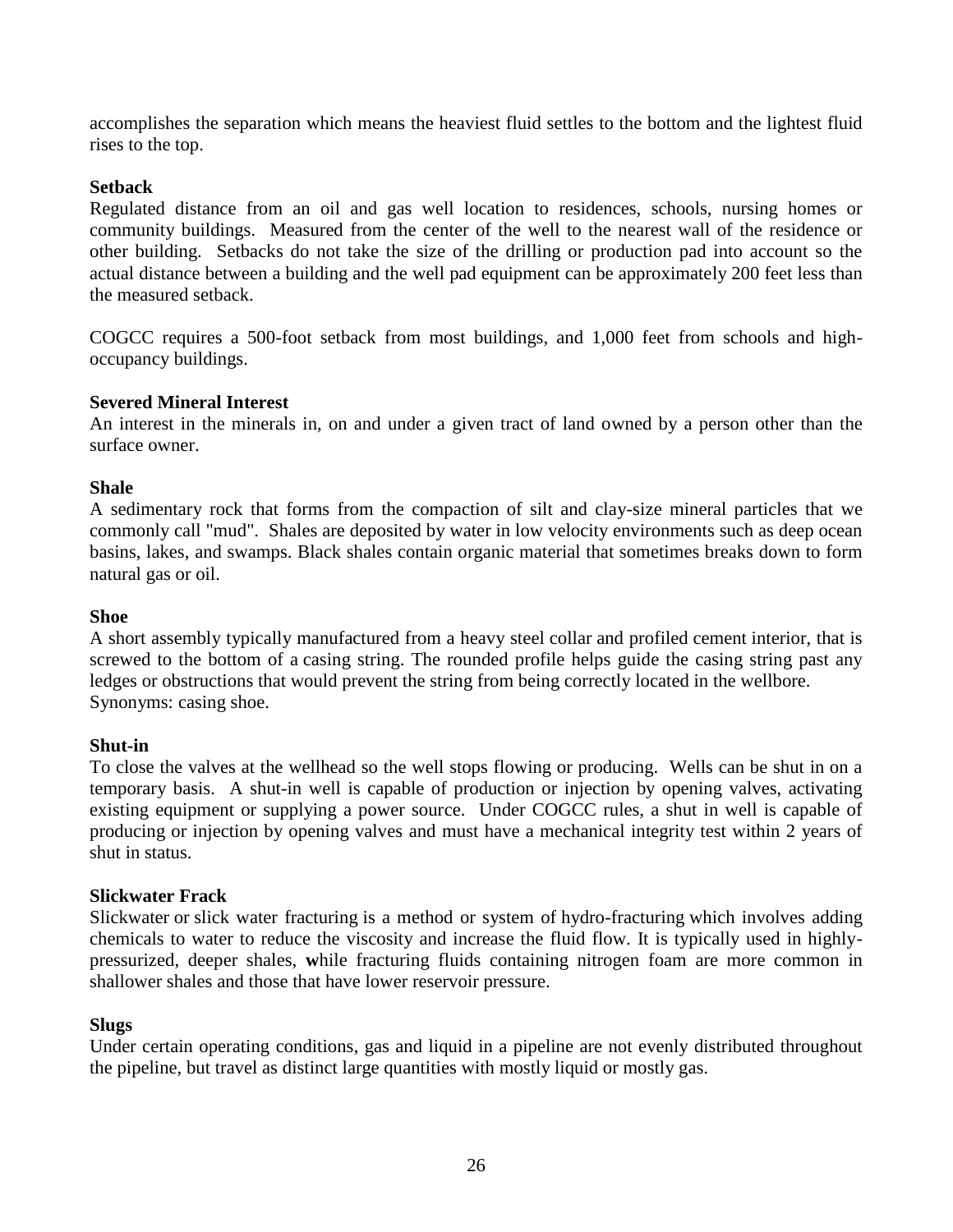## **Slug Catcher**

Pipelines can produce large quantities of condensed liquids which can damage pipeline equipment. The slug catcher is a vessel that crudely separates the fluids so that they can be slowly drained off.

## **Solid Waste Disposal Facility**

A facility designed and licensed under applicable state and local law and regulation for the purpose of storage, treatment, processing, or final disposal of solid wastes. Note that "solid waste" can be liquid or solid in form.

## **SPCC**

Spill Prevention, Control and Countermeasures Plan. A plan prepared in compliance with the EPA's Rule for spill prevention control and counter measures, 40 CFR 112 and shall constitute the Oil and Gas Facility's plan to prevent an unwanted discharge of oil, condensate or produced water.

## **Spill**

Any unauthorized sudden discharge of any exploration and production waste or other pollutant to the environment.

## **Stratigraphic Test Well**

A well drilled to obtain information pertaining to a specific geological condition that might lead toward the discovery of an accumulation of hydrocarbons. Such wells are customarily drilled without the intention of being completed for hydrocarbon production.

### **Stratigraphic Trap**

A variety of [geologic](http://www.glossary.oilfield.slb.com/en/Terms/g/geologic.aspx) features capable of retaining hydrocarbons, formed by changes in [rock](http://www.glossary.oilfield.slb.com/en/Terms/r/rock.aspx) type or pinch-outs, unconformities, or sedimentary features such as reefs. [Structural](http://www.glossary.oilfield.slb.com/en/Terms/s/structural.aspx) traps, in contrast, consist of geologic structures in deformed [strata](http://www.glossary.oilfield.slb.com/en/Terms/s/strata.aspx) such as faults and folds whose geometries permit retention of hydrocarbons.

### **Stimulation**

A treatment performed to restore or enhance the productivity of a well. Stimulation falls into 2 groups: Hydraulic Fracturing treatments or Matrix treatments (acidizing).

### **Surface Casing**

The first string of casing (after the conductor casing) that is set in a well. It varies in length from a few hundred to several thousand feet and extends below all known drinking water sources. It is cemented in place before the remaining portion of the well is drilled, in order to cement and protect the aquifers. After the surface casing cement has dried, the remaining portion of the well is drilled.

### **Surface Use Agreements**

Contracts that dictate how an operator will interact with the surface owner when developing the land and extracting resources from the mineral estate. The surface owner commonly receives compensation for signing the surface use agreement.

### **Surface Water**

A perennial or intermittent stream or any perennial surface water body.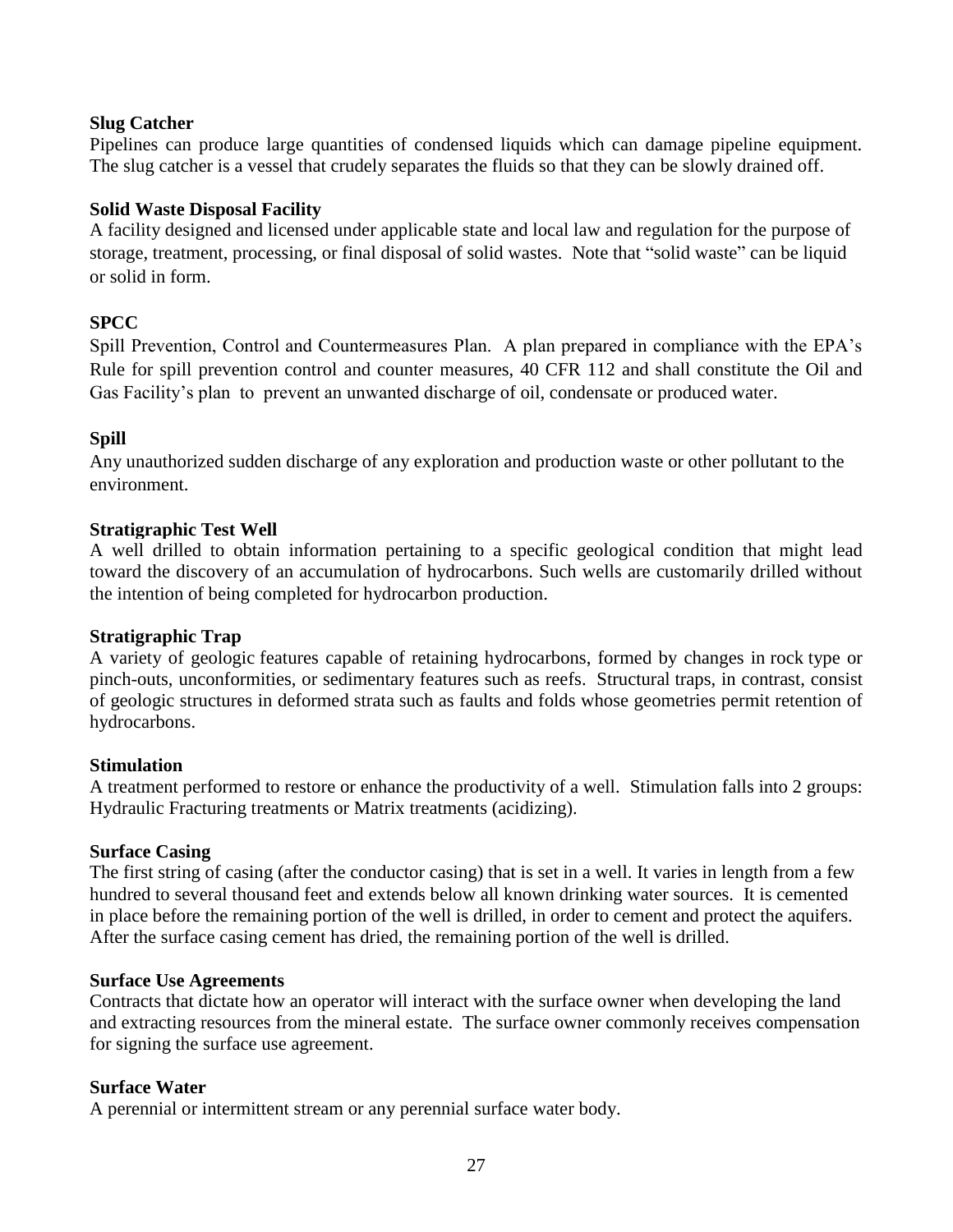# **Tank**

A stationary vessel constructed of non-earthen materials such as concrete, steel or plastic, that is designed and operated to store fluids or exploration and production waste. Examples include, but are not limited to, condensate tanks, crude oil tanks, and produced water tanks.

# **TD**

Total Depth of a well measured along the wellbore.

# **TDS**

Total Dissolved Solids, measured in a liquid sample, in parts per million (ppm). Generally used to quantify "saltiness" of produced water (water that is produced from a well along with oil and gas). The most common chemical constituents are calcium, phosphates, nitrates, sodium, potassium, and chloride.

# **Temporarily Abandoned (T&A)**

A well may be temporarily abandoned under COGCC rules for a period not to exceed 6 months. After the 6 months has expired, the operator is required to plug and abandon the well with removal of borehole equipment and placement of cement into the well bore.

# **Thermogenic Gas**

Formed at deeper depths (see biogenic gas) by thermal cracking of sedimentary organic matter into hydrocarbon liquids and gas or by thermal cracking of oil at high temperatures into gas.

# **Toxic Substances Control Act (TSCA)**

A [United States](https://en.wikipedia.org/wiki/United_States) law, passed by Congress in 1976 and administered by the [Environmental Protection](https://en.wikipedia.org/wiki/Environmental_Protection_Agency)  [Agency.](https://en.wikipedia.org/wiki/Environmental_Protection_Agency) It regulates the introduction of new or already existing [chemicals.](https://en.wikipedia.org/wiki/Chemical) When the TSCA was put into place, all existing chemicals were considered to be safe for use and subsequently [grandfathered](https://en.wikipedia.org/wiki/Grandfather_Clause) in. Its three main objectives are to assess and regulate new commercial chemicals before their entrance into the market, to regulate chemicals (which were already existing in 1976) that posed an "unreasonable risk to health or to the environment", and to regulate these chemicals' distribution and use.

# **Upset Condition**

A sudden unavoidable failure, breakdown, event or malfunction, beyond the reasonable control of the Operator, of any equipment or process that results in abnormal operations and requires correction.

# **Upstream**

The oil sector commonly known as the exploration and production (E&P) sector. Midstream operations consist of the pipelines and related facilities. Downstream facilities are the processing plants.

# **Urban Mitigation Area**

An area where: (A) At least twenty-two (22) Building Units or one High Occupancy Building Unit, existing or under construction, are located within a 1,000' radius of the proposed Oil and Gas Location; or (B) At least eleven (11) Building Units or one High Occupancy Building Unit, existing or under construction, are located within any semi-circle of the 1,000 radius mentioned in section (A) above. The Urban Mitigation Area basically describes the setbacks in a subdivision.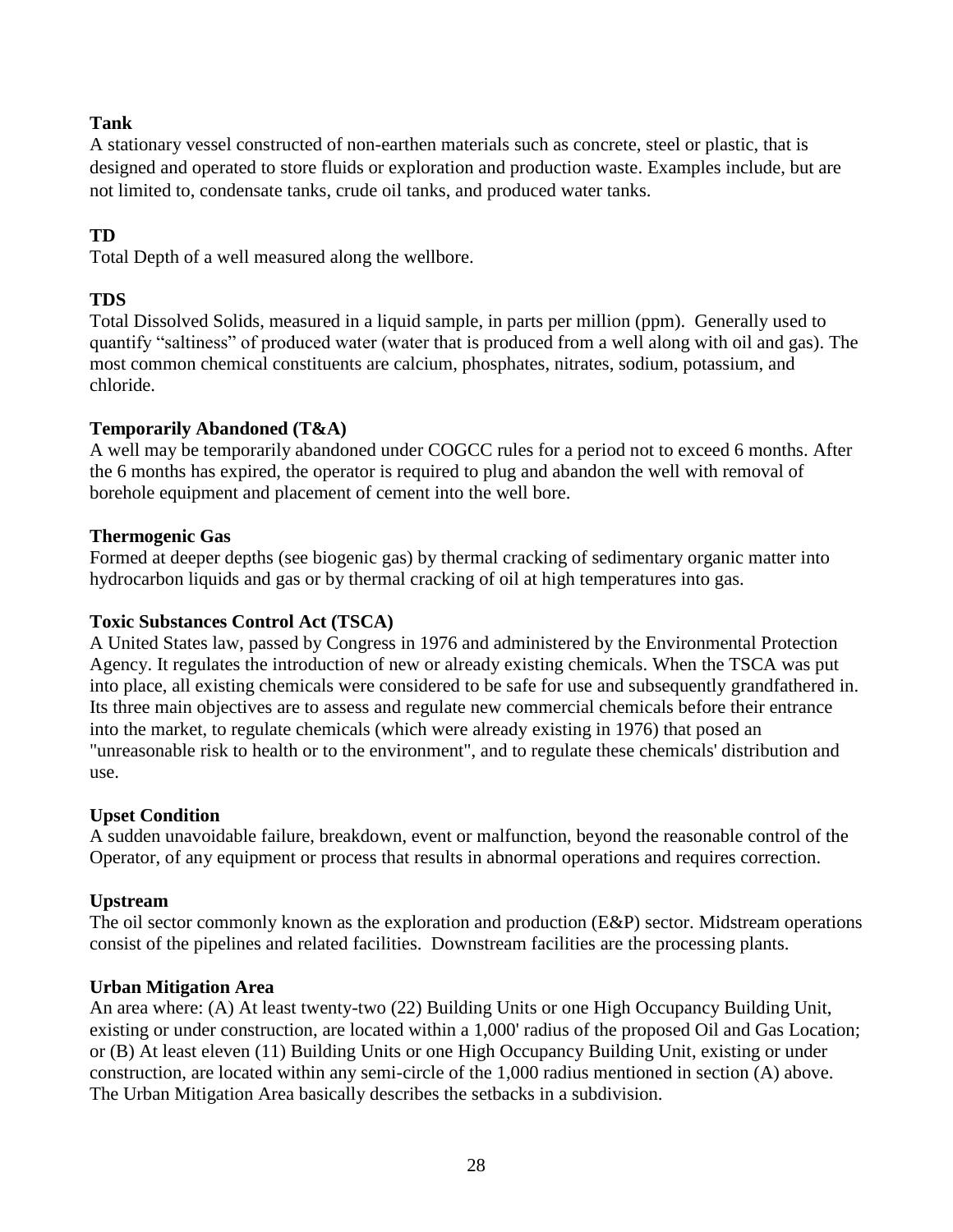## **Vapor Recovery**

A means of recovering natural gas vapor, reducing emissions, and making the gas a useable and profitable product. Both Vapor Recovery Units (VRUs) and Vapor Recovery Towers (VRTs) are used in Colorado.

# **Venting**

Venting is the direct release of methane gas to the atmosphere. Venting occurs at a number of points in the oil and gas development process (well completion; well maintenance; pipeline maintenance; tank maintenance; etc.). During oil and gas development, huge quantities of gas may vent to the atmosphere. For example, during well completion, after a well is fracked, the wellbore and surrounding formation must be cleaned out. The solids and fluids from the well go into pits, while the gases are allowed to escape into the atmosphere, or they are burned off (flared). It has been estimated that a single well in Wyoming's Jonah field will emit 115 tons of VOCs, and 4 tons of hazardous air pollutants such as benzene, toluene, ethylbenzene, xylene and hexanes. If the gas is flared, rather than vented, the emissions of VOCs and HAPs are reduced to 29 and 1 ton, respectively; but flaring of completion gases also results in the release of more than a ton of nitrogen oxides, and almost half a ton of carbon monoxide per well.

## **VOC (Volatile Organic Compound)**

Organic compounds that have a high [vapor pressure](https://en.wikipedia.org/wiki/Vapour_pressure) at ordinary [room temperature.](https://en.wikipedia.org/wiki/Room_temperature) Their high vapor pressure results from a low boiling point, which causes large numbers of molecules to [evaporate](https://en.wikipedia.org/wiki/Evaporation) or [sublimate](https://en.wikipedia.org/wiki/Sublimation_(phase_transition)) from the liquid or solid form of the compound and enter the surrounding air. Most [scents or odors](https://en.wikipedia.org/wiki/Odour) are of VOCs.

### **Underground Natural Gas Storage**

Most existing gas storage in the United States is in depleted natural gas or oil fields that are close to consumption centers. Conversion of a field from production to storage duty takes advantage of existing wells, gathering systems, and pipeline connections. Depleted oil and gas reservoirs are the most commonly used underground storage sites because of their wide availability.

### **Wastewater Cleanup**

A process in which dirty water is stripped of its solids and made suitable for recycling into a [mud](http://www.glossary.oilfield.slb.com/en/Terms/m/mud.aspx) system or disposal into sewer systems or other places. In closed mud systems, water containing [colloidal](http://www.glossary.oilfield.slb.com/en/Terms/c/colloidal.aspx) matter can be cleaned and recycled.

### **Water Base Mud**

A [drilling fluid](http://www.glossary.oilfield.slb.com/en/Terms/d/drilling_fluid.aspx) [\(mud\)](http://www.glossary.oilfield.slb.com/en/Terms/m/mud.aspx) in which water or saltwater is the major liquid phase as well as the wetting (external) phase. General categories of water-base muds are [fresh water,](http://www.glossary.oilfield.slb.com/en/Terms/f/fresh_water.aspx) seawater, salt water, lime, [potassium](http://www.glossary.oilfield.slb.com/en/Terms/p/potassium.aspx) and [silicate.](http://www.glossary.oilfield.slb.com/en/Terms/s/silicate.aspx)

### **Waterflood**

A method of secondary oil recovery whereby water is pumped into reservoir rock to force out oil that has ceased to flow under its own pressure.

### **Water Source**

A surface water body or groundwater that includes streams, ponds or springs and water wells that are registered with the Colorado Division of Water Resources, including household, domestic, livestock, irrigation, municipal/public, and commercial wells, permitted or adjudicated springs, or monitoring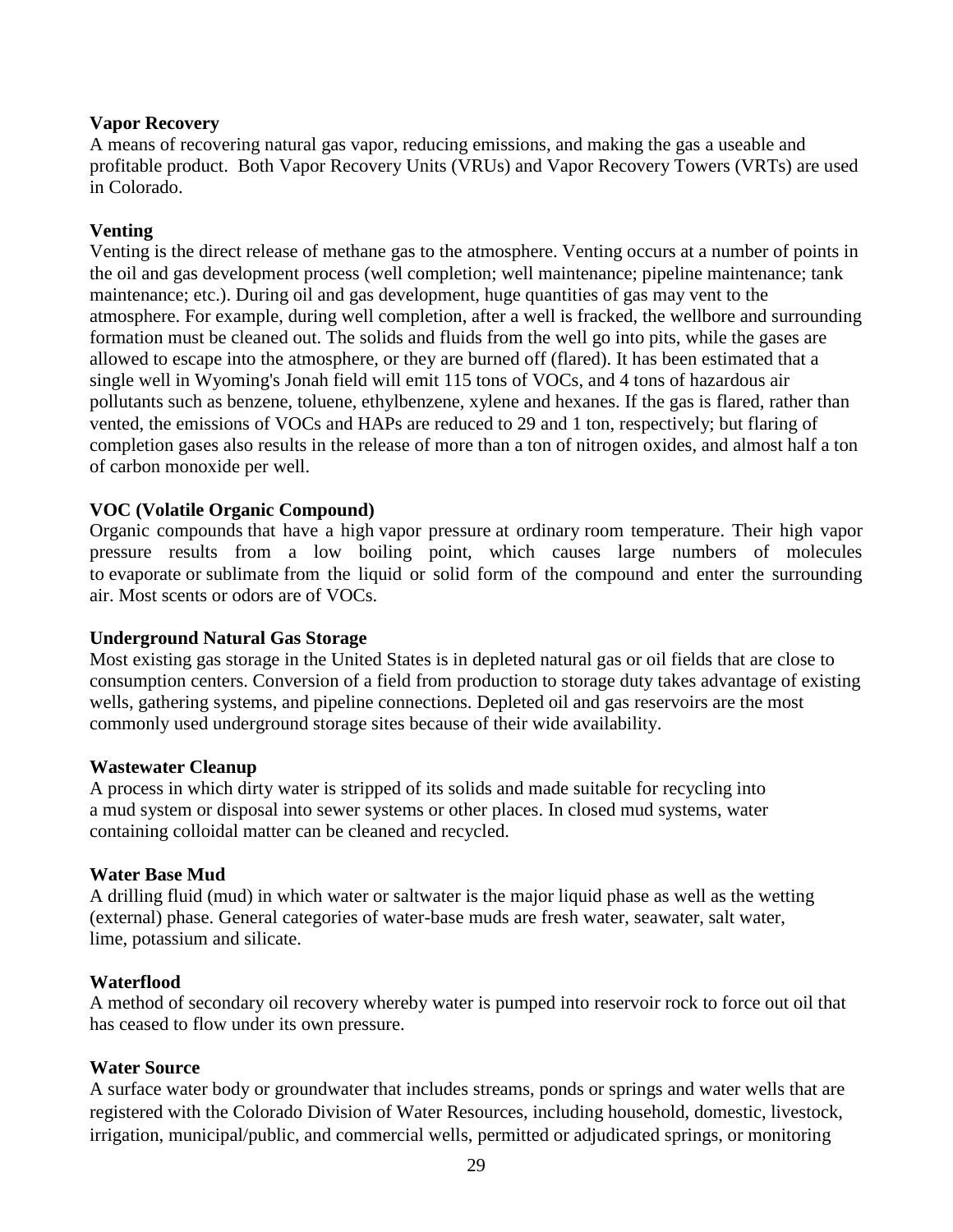wells installed for the purpose of complying with groundwater baseline sampling and monitoring requirements.

# **Well**

A well with the principal production of which at the mouth of the well is oil or gas, as defined by the Colorado Oil and Gas Conservation Act.

# **Well Log**

A continuous measurement of formation properties with electrically powered instruments to infer formation properties and make decisions about drilling and production operations. The record of measurement is a long strip of paper. Measurements include electrical properties (resistivity and conductivity at various frequencies), sonic properties, active and passive nuclear measurements, dimensional measurements of the wellbore, and wireline-conveyed sidewall coring tools. The logging tool is lowered into the open wellbore on a wireline. Once lowered to the bottom of the interval of interest, the measurements are taken on the way out of the wellbore. This is done in an attempt to maintain tension on the cable (which stretches) as constant as possible for depth correlation purposes.

# **Well Pad/Well Site**

The areas that are directly disturbed during drilling and subsequent operations, or affected by production facilities directly associated with any oil well, gas well or injection well and its associated pad. COCC refers to well pads/well sites as locations.

# **Wildcat Well**

An exploration well. Often far from known productive wells. The significance of this type of well is that by definition, little if anything about the subsurface geology is known with certainty. This higher degree of uncertainty necessitates that the drilling crews be appropriately skilled, experienced and aware of what various well parameters are telling them about the formations they drill. The crews must operate top-quality equipment, especially the blowout preventers, since a kick could occur at virtually any time. A "kick" without a functioning blowout preventer was one of the reasons for the 2010 [Deepwater Horizon oil spill](http://en.wikipedia.org/wiki/Deepwater_Horizon_oil_spill) in the Gulf of Mexico.

# **Working Interest**

The right granted to the lessee of a property to explore, produce and own oil, gas or other minerals. The working interest owners bear the exploration, development, and operating costs on either a cash, penalty or carried basis.

# **Workover**

Remedial work to the equipment within a well, pipework, or relating to attempts to increase the rate of flow.

# **Zone**

An interval or unit of [rock](http://www.glossary.oilfield.slb.com/en/Terms/r/rock.aspx) differentiated from surrounding rocks on the basis of its [fossil](http://www.glossary.oilfield.slb.com/en/Terms/f/fossil.aspx) content or other features, such as faults or fractures. For example, a [fracture](http://www.glossary.oilfield.slb.com/en/Terms/f/fracture.aspx) zone contains numerous fractures. A [biostratigraphic](http://www.glossary.oilfield.slb.com/en/Terms/b/biostratigraphic.aspx) zone contains a particular fossil or fossils.

Partial List of Sources of Terms: COGCC's 100 Series Definitions